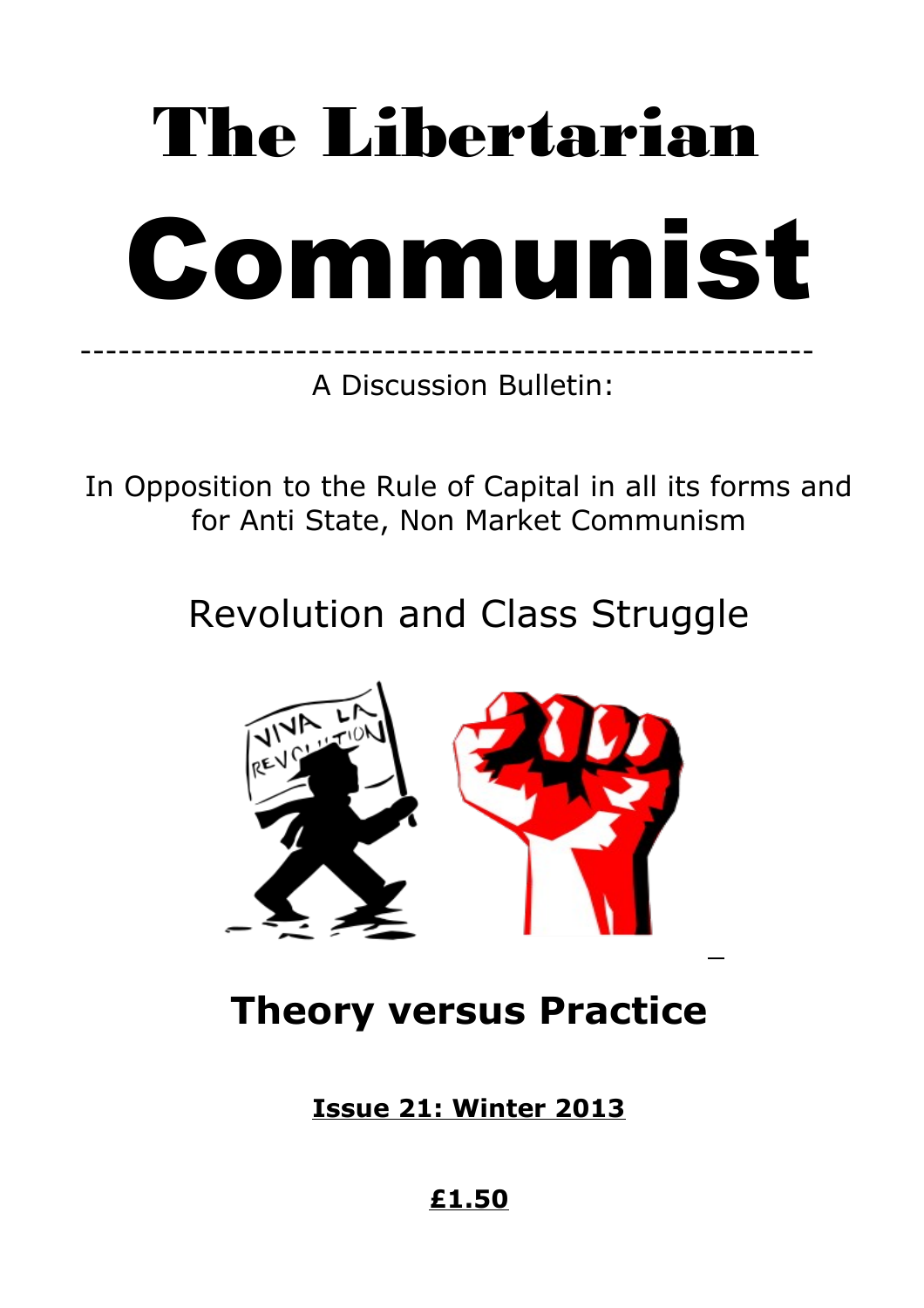The purpose of The Libertarian Communist is to promote discussion amongst the Anti State, Non Market sector irrespective of whether individuals or groups consider themselves as Anarchist, Communist or Socialist as all such titles are in need of further qualification. If you have disagreements with an article in this or any other issue, wish to offer comment or want to contribute something else to the discussion then please get in touch. If any article focuses on a particular group then that group has, as a matter of course, the right to reply. So please get in touch with your article, letters and comments. You can do this by contacting (please note the new email address) libcom.bulletin@yahoo.co.uk or writing to Ray Carr, Flat 1, 99 Princess Road, Branksome, Poole, Dorset.

====================================================================================

#### **Contents**

Page 2: Issue 21

Page 3: Editorial: Changes

Page 3: Gary Quarles: Man of Sorrow: Joe Hopkins

Page 4: The Insanity of Coal Mining: Joe Hopkins

Page 7: From Part Three of The Environment Book: The Inherent Unhealthiness of Hierarchical Systems: Lyla Byrne

Page 11: What Was The 'Soviet' System? Part 1: In What Sense (if any) Was The 'Soviet' System Capitalist? **Stefan** 

Page 16: The Working Class Movement; Class Struggle and Revolution.

Page 20: Obituary: Terry Liddle (1948-2012) Stefan

Page 21: Pamphlet Review: No Revolution Anywhere by Robert Kurz

Page 23: Anti State, Non Market Directory of Groups

#### **Issue 21**

This issue kicks off with an editorial noting a slight change of direction for the LC based on, what we view, as an over emphasis by some sectors of the ASNM movement on involvement in the class struggle. Remember when reading this that the LC is a discussion bulletin. Following on from this we have two articles by Joe Hopkins which focus on the mining industry in the USA. The first of these looks at the devastating impact on a family resulting from a mining *'accident'*. As far as these are termed as *'accidents'* they are confined to a system that by its nature has to continue to prioritise profit over the safety of workers. Joe's second article looks at the negative impact of the mining industry in a more general sense. The LC is delighted to include a further extract from Lyla Byrne's The Environment Book. This article, which is from part 3 focuses on the constraints placed on society by hierarchical systems and structures. This is followed by Part 1 of a three part article on the nature of the former system in the *'Soviet' Union*. The first part asks the question: Could this system be described as capitalist in any sense? The next article offers the beginning of a critique of the relationship between class struggle and revolution and raises the question of whether we need to ditch the traditional view of the working class as the agent of revolution? Sadly on page 19 we have an obituary for Terry Liddle who died in late 2012. Terry had not been in contact with the LC for all that long but readers will have read his excellent article on William Morris in the last issue. The final article is a review of a pamphlet published by Chronos Publications: No Revolution Anywhere by Robert Kurz.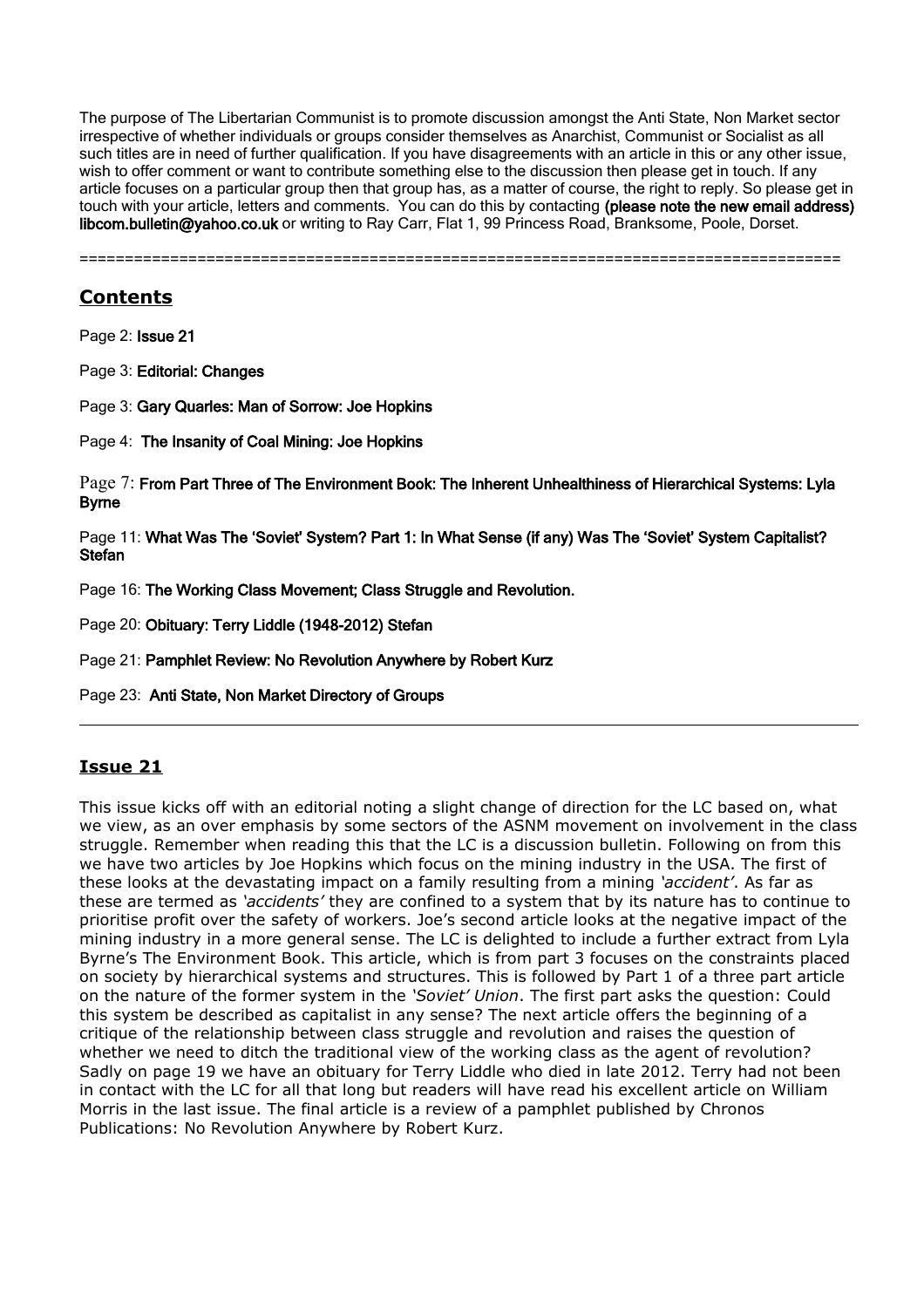#### **Editorial: Changes**

We should never fear changing positions we have taken in the past, if this means excepting that we presently feel that we have taken a slightly wrong stance then so be it. As some might already have noticed from the cover this issue marks a slight change in emphasis. This has been coming in the last few issues but one thing that has not and will not change is that the LC remains firmly in the ASNM sector. This sector is, or should be, the only one which seeks to delve into the root of the capital system rather than concentrating on surface appearances. However one reason for the change in emphasis of the LC is the belief that certain sections of our movement (if the ASNM is any type of coherent movement) appears to be closely mirroring a traditional leftist critique. There seems to be a danger that they are burying themselves in the *"class struggle"* and losing sight of the case for an anti state non market communist society and also satisfying themselves with gaining converts by looking for popular scapegoats rather than getting to grips with the system of capital itself. This tendency has developed with the onset of capitalism's latest economic crisis and the austerity measures that governments of capital all over the world have introduced to save their system. Too much attention has been focused on the institutions and individuals who benefitted from the various government bailouts around the world what such actions were really about was saving the system itself.

Another related factor is the emphasis that has been placed on the *"class struggle"* in a traditional sense. It could be argued that there is too much concentration on the *"working class"* this term views this sector as important because they are seen as the troops that could bring about the glorious day due to the direct confrontation with capital at the point of production. This is not to say that this sector is not important but the people who make up the *"working class"* do more than just go to work and may involve themselves in wider confrontations with capital. Another point arising from this focus on the labour – capital conflict is that this leads to the conclusion that all that is wrong with capitalism is that those who produce all the wealth are exploited at the point of production whilst the lions share goes to those who do the exploiting. Whilst this is true the conclusion one may come to from

this is one that concentrates on a society where those who labour receive their full entitlement. What you are left with is something like *"market Socialism"*, in other words workers' capitalism; capitalism without capitalists; or which ever way one wishes to put it.

Our aim is not, or should not be tying workers to their workplace under the same system organised differently our aim is to free workers from such obligations in a free society where we organise production to meet needs directly but also free workers from the slavery inherent in the capitalist system. In abolishing the rule of capital we are also abolishing the working class, hence the description of our aim as a classless society. In short the aim has to be not the emancipation of labour but the emancipation of people from labour otherwise freedom will have eluded us again.

#### **Gary Quarles: Man of Sorrow**

============================

This is the story of Gary Sr. and his wife Patty who live in a trailer located in Horse Creek Hollow, West Virginia USA. They've lived there for 30 years. The trailer has new paint. This story is also about Gary Wayne Quarles, the couple's 33 year old son who along with 28 other mine workers was killed in the Massey Coal Company, Upper Big Branch mine disaster  $5<sup>th</sup>$  April 2010 – the worst coal mining catastrophe in the United States in the past 40 years. Patty has an image of her now dead son tattooed on her lower leg. Alpha Natural Resources bought Massey Coal Company after the fatal calamity of  $5<sup>th</sup>$  April, maybe to blunt the visceral anger, outrage, and hate felt by the families of the dead workers – an effort towards perceptual distancing on the part of the corporation. The sign that read *"Upper Big Branch"* in front of the mine now reads *"Coal River East"*.

Over two years after the fatal explosion that killed Gary Wayne and 28 others, an independent panel blamed it on a corporate culture that put *"the drive to produce coal above worker safety".* No Massey executive has ever been criminally charged; no new federal mine safety legislation has been passed either. Gary Sr. and others went to Washington, D.C recently and on a day that for Gary Sr. started with three antidepressants; he and all the others carried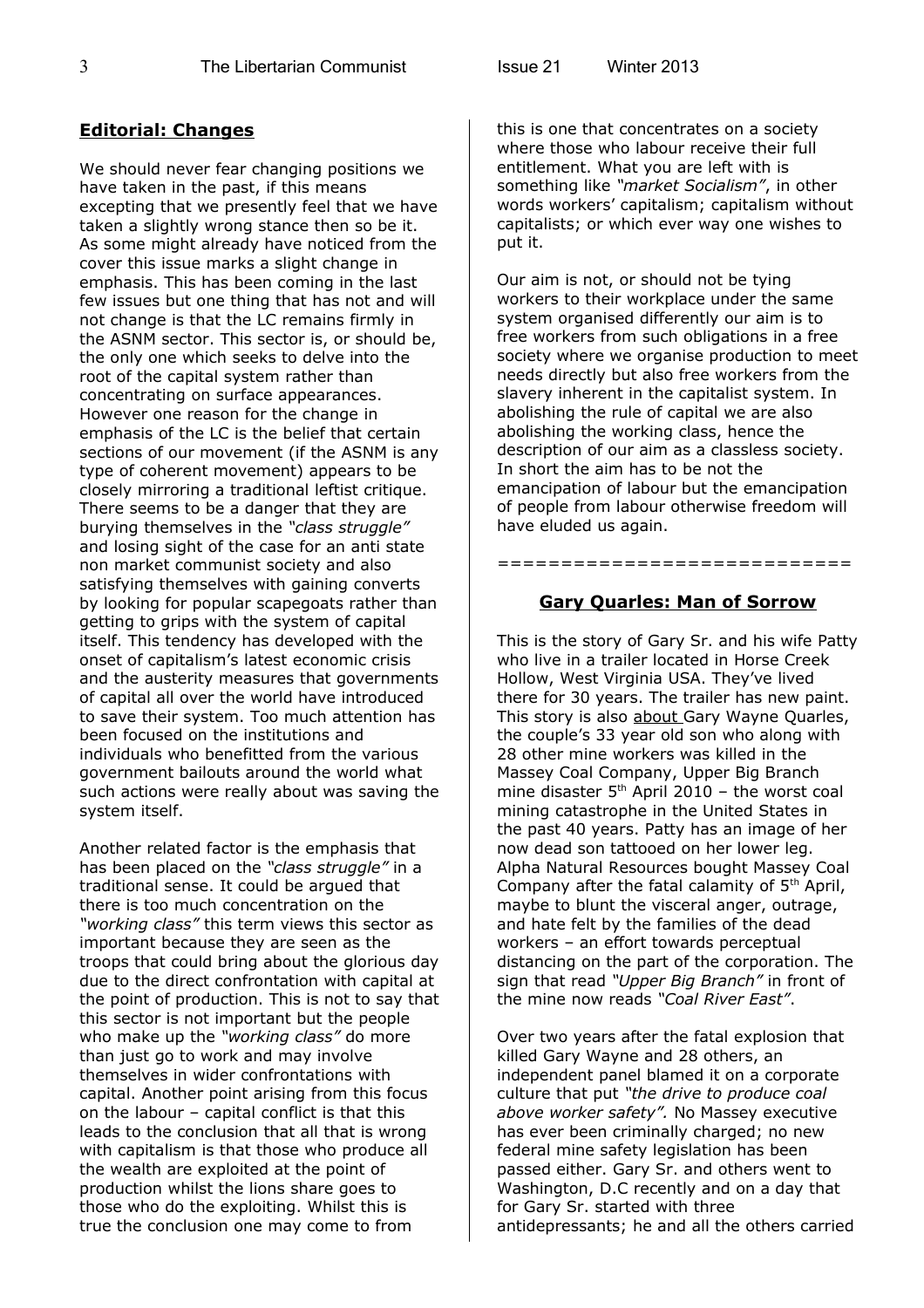poster sized pictures of their dead husbands, sons and brothers into the red carpeted and well appointed offices of senators and representatives. *"That was my son Gary Wayne"* Gary told them over and over, *"we are here for safety"*.

Patty said she only ever saw her husband cry one time before Gary Wayne was killed. Now he cry's remembering crying. Gary Sr. cries remembering the night of the explosion when he and Patty gathered with other families in a mine building and a woman from Massey, clipboard in hand, stepped to the door and said *"if I call your name you are to report to the fire department to identify bodies". "What kind of person says that?"* Gary Sr. said.

Patty wanted to know every single detail of how her son died to be able to imagine his last moments. Patty finally got Gary Wayne's autopsy report in 2011 – and Gary Sr. cried when she read it. The autopsy began, *"The decedent is identified by recognition of specific coal mining medallion and tracking number. The decedent is received wearing heavily soot stained coveralls … heavy soot deposition on the anterior tongue surface … diffuse cherry/red lividity".* The last is a tell tale sign of carbon monoxide (CO) poisoning. The report went on to note that Gary Wayne had Black Lung disease and that the cause of death (COD) was smoke and soot inhalation.

A spokesman for Alpha Natural Resources said the company is committed to resolving problems it inherited when it bought Massey. Massey paid for all of the funerals; all 29 of them. Alpha offered Gary Sr. and Patty a financial settlement of \$3 million*. "At the same time",* Patty said, and now she too was crying, *"This is your mom saying this is what your life's worth. Like your mom sold you out", "I wouldn't have settled, I wouldn't have settled …"* she said. And then she did. *"I wanted it over"* she says. **"I just wanted it over so bad".** Then the cheque from the coal company came and Patty recalls thinking, *"Gary Wayne, well, this is what you was worth".*

On a typical day Patty watches T.V and takes a nap – then watches more T.V and goes back to sleep. With the coal company cheque Gary Sr. and Patty feel glad for Gary Wayne's children. Patty says, *"I know it's hard to believe, but I was a busy person before; I loved housework, loved gardening. I've* *lost interest in everything, him too"* she says, pointing a finger at her husband, sitting in the living room listening to music through a new pair of white head phones and staring out the glass front door. Ralph Stanley is on and singing **"I Am A Man of Constant Sorrow". Patty says "He just listens to that music and cries".**

Even with the coal company cheque, or maybe even because of that cheque, Gary Sr. felt as sad as ever. *"It won't never leave me"* he said. Patty felt something different. *"Sick"* she said. *"I felt sick".* 

#### **Joe Hopkins**

#### **The insanity of coal mining**

*September 20, 2012* By [Joe Hopkins](http://wspus.org/author/joe-hopkins/)

#### **Destroying miners' health**

National Public Radio (NPR) and the Centre for Public Integrity (CPI) teamed up to produce a special investigative report on the increased incidence of black lung disease in coal miners. The results of their combined investigations were released on the NPR's radio stations on July 9–10, 2012 and broadcast on Public Broadcasting Systems (PBS) television on July 9, 2012.

The investigation found that black lung disease in miners had quadrupled since the 1980s and doubled since June–July 2002. This doubling coincides with an increase of 600 hours in the work year of the average miner since 2002.

The NPR/CPI investigation focused on mining in West Virginia, Virginia, and Kentucky and found that over 10,000 miners had died of black lung disease and "massive fibrosis" (the most advanced and deadly form of black lung disease) between 1985 and 1994 and that over 2,000 had died from the same causes in West Virginia alone.

There is no treatment for black lung disease. Many victims report that at its "massive fibrosis" stage they can either eat or breathe, but not both at the same time. One victim interviewed on NPR and PBS said that he could not even hold his two-year-old grandson for more than a minute or so before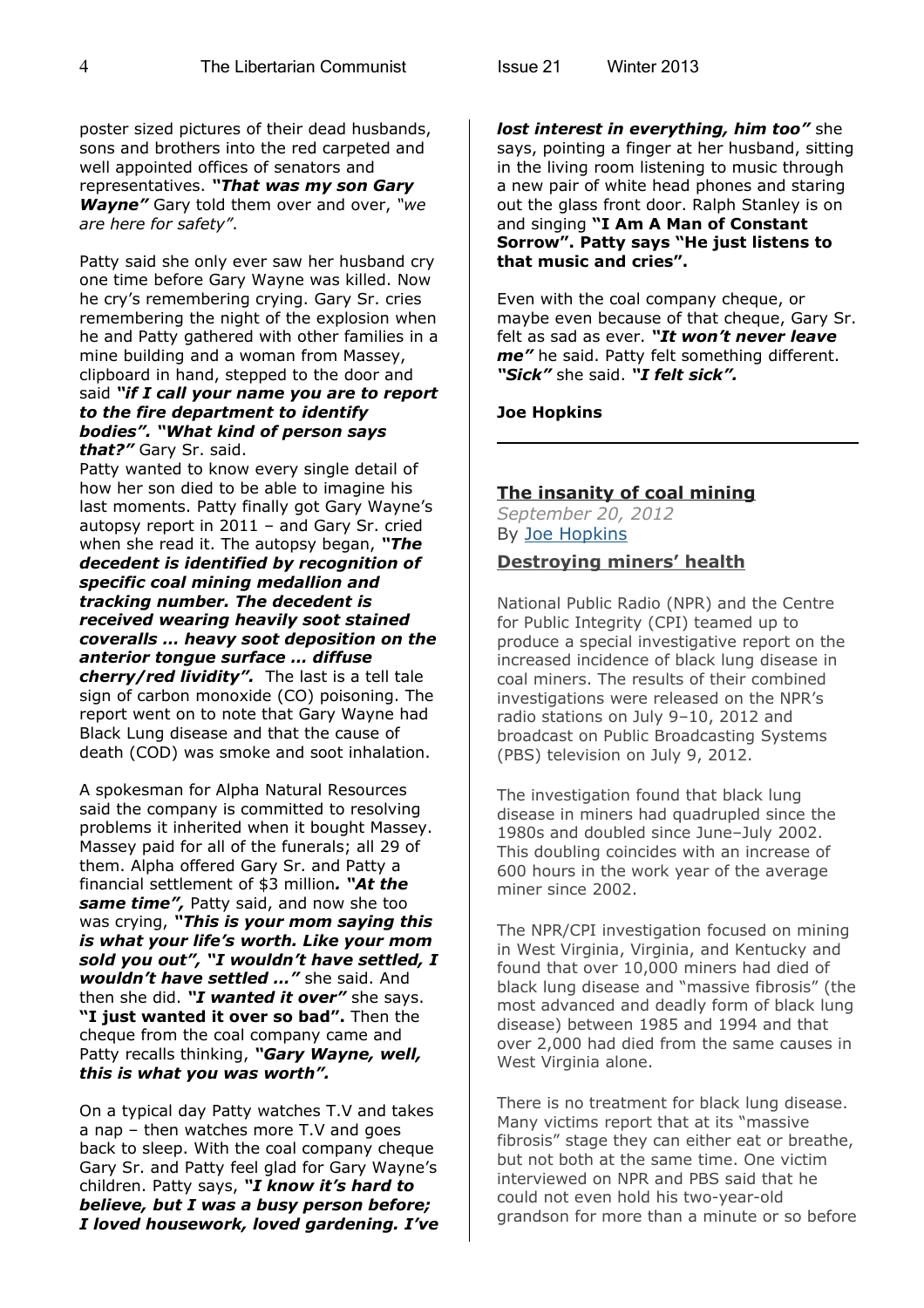oxygen deprivation set in and he had to set the child down. It was too exerting for him.

The coal seams in existing mines are thinner now than they were decades ago, and mining companies are extracting coal seams down to one inch thick. These seams are often embedded in quartz rock that has a high silica content. As deadly as coal dust is in itself, the dust produced from extracting these tiny seams is even more deadly.

#### **Hiding the dust**

In 1960 Congress passed a law to protect the health of coal miners by regulating coal dust levels in mines. The Big Coal lobby and the elected politicians of the area (and beyond) had a hand in weakening safety protections in the law that was actually passed. Senator Robert Byrd (known as "the coal miner's friend") helped weaken the law for economic reasons – to make it cheaper for mining companies to comply and ensure that Big Coal would continue to contribute money to his many, many re-election campaigns. The Senator had a vested interest in protecting coal industry profits. All politicians want corporate profits to be large.

The law that finally passed to protect coal miners from the worst abuses of the industry was weak, flawed, and had many loopholes. The law was weak as it put in place the concept of self-policing by the company itself. It was flawed because inspectors were not allowed to enter the mines while production was going on (which was 24 hours a day) without the prior consent of the mining company.

One of the loopholes is that when the coal dust samples collected by the industry do not agree with the coal dust samples collected by regulatory inspectors, industry is granted what in golf is called a "Mulligan"  $-$  a replay — but one no opponent would ever accept. The company is allowed to collect dust samples from five locations chosen by itself and calculate an average that becomes the definitive coal dust concentration to compare with the figure derived from the samples collected by the government regulatory inspector. For some reason, the concentrations determined by the coal companies and those calculated by the inspectors very often do not agree! The coal companies, of course, come up with lower

figures.

Mining companies have still been cited with more than 53,000 violations during the last decade. For some strange reason fewer than 1,000 of them resulted in court action!

Dust pumps were installed to collect coal dust samples at the coal face, often mounted on the mining machine itself. At a Massey Mine the bosses directed that plastic bags should be put over the intake of the pump to cheat the test. The workers were told that if the concentrations of coal dust were found to be too high the mine would be closed and "they'd be out of work."

There is one tiny and tarnished silver lining. The Patriot Coal Company filed for bankruptcy on July 9, 2012. The tarnish is that Patriot miners are now without jobs.

#### **Workers are cheap**

The reader may well ask why coal-mining companies would deliberately cheat on safety tests and regulations designed to protect the health (and thus the productivity) of their own workers. Big business is in business to make the greatest profit possible. Workers are expendable and can easily be replaced from the pool of the unemployed. Even during "good times" 3.5% to 5% of the workforce are unemployed. During times of high unemployment (like now) a lost worker is even easier to replace and may even be got at a lower wage rate than the lost worker was being paid. Big business is the product and ultimate consequence of the capitalist system.

Capitalism demands that companies grow their profits or lose out and die, to be taken over by more competitive companies. Competition, under the neoliberal ethos in vogue for the past 35–40 years, means upping productivity (through technology and/or getting workers to do more work in a shorter span of time) and cutting costs, the largest cost being the labor bill, i.e., reducing wages.

The capitalist system in its current form confounds many older folks who remember the capitalism-with-a-human-face of the Keynesian phase of capitalist development, when wages were tied to worker productivity. It also confounds younger workers, but for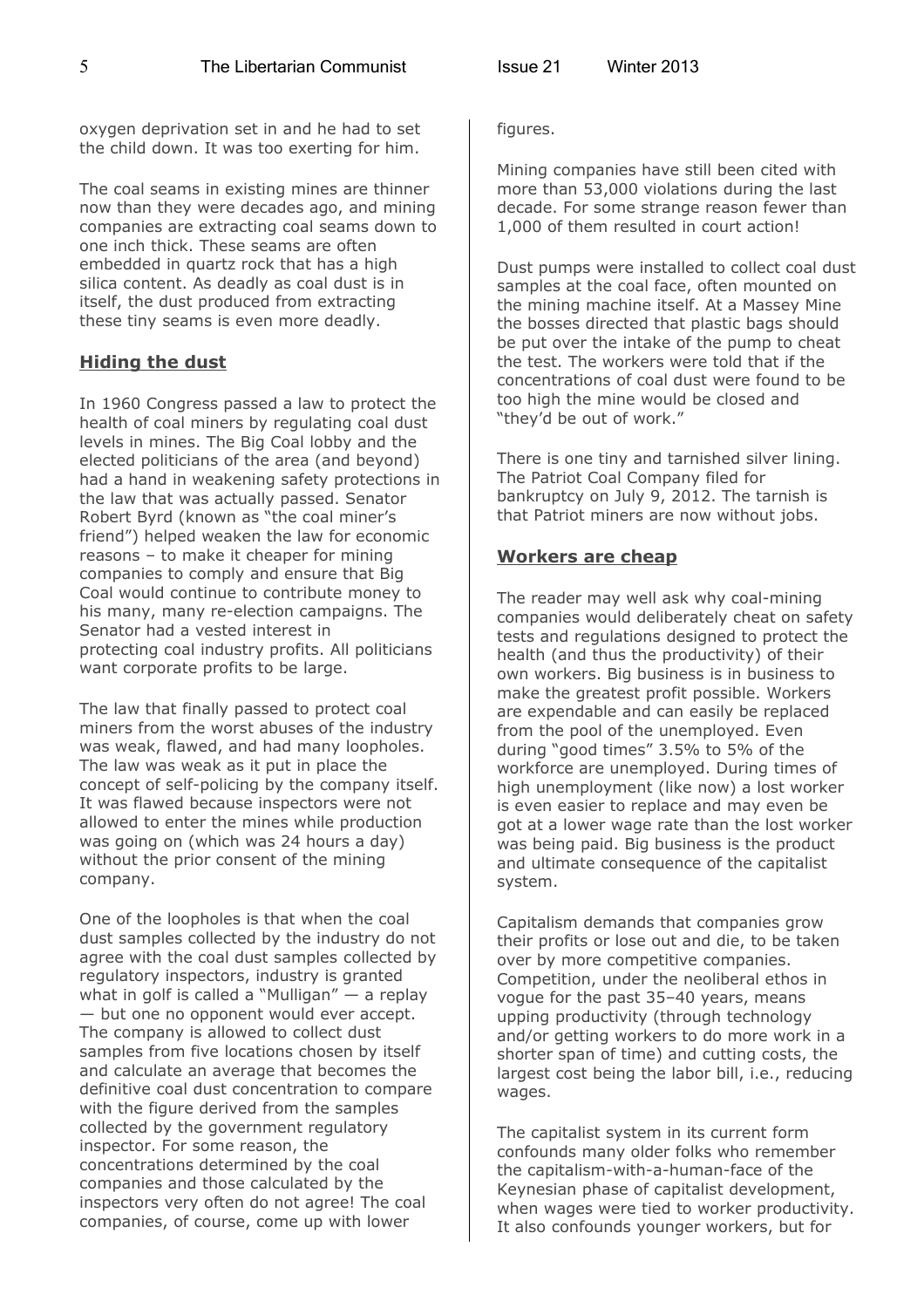6 The Libertarian Communist Issue 21 Winter 2013

different reasons. Younger folks born in the last forty years have experienced the rise of neo-liberalism as an inevitable progression, an economic necessity, almost a natural law.

In the capitalist world of today, the worker class hears big business bosses and corporate CEOs, economic experts, and even the workers' own union bosses proclaiming that "we're all in it together" and "we've got to do more with less." The worker class hears nothing of viable alternatives to the rat race that has taken over their lives. They just keep plugging along thinking TINA — There Is No Alternative.

The bosses, CEOs, economists, and union bosses, all committed to and doing just fine by the system, say that the status quo is natural, moral, and efficient on its own and that the "free market" system can only function at its highest potential if government stays out of the market. Otherwise it won't be "free" to fairly distribute its blessings to those who work hard and play by the rules.

#### **Destroying the environment**

Such are the health consequences for those directly involved in the extraction of coal. What are the consequences of coal for the health of the geosphere and biosphere that make up our environment?

A report in the *Annals of the New York Academy of Sciences* entitled "Full Cost Accounting for the Life Cycle of Coal" was released in February 2011 and given public attention on the NPR programme *Science Friday*. The report was produced by scientists from Harvard Medical School, Harvard School of Public Health, West Virginia University, Boston University of Public Health, Washington State University, the Gund Institute for Ecological Economics, the University of Vermont, and other institutions.

According to the report, each stage in the life cycle of coal — extraction, transport, processing, and combustion — generates a waste stream and carries multiple hazards for health and the environment. These costs are external to the coal industry and are thus often considered "externalities." The authors estimate that the life cycle effects of coal and the waste it generates are costing the US public from one third to over one half of a trillion dollars a year. Moreover, many of

these so-called externalities are cumulative. Accounting for the damage done doubles or even triples the real cost of generating a unit of electricity from coal, making wind, solar, and other forms of non-fossil-fuel power generation, as well as investments in efficiency and electricity conservation, economically competitive.

#### **Greenhouse gas emissions**

The authors of the report found that burning coal produces 50% more emissions of carbon dioxide  $(CO2 -$  the main greenhouse gas) than combustion of an equivalent amount of oil and double the CO2 emissions from burning an equivalent amount of natural gas. In addition, coal contains mercury, lead, cadmium, arsenic, manganese, beryllium, chromium, and other toxic and carcinogenic substances that are released into the environment during combustion. Finally, the crushing and processing of coal release tons of tiny particles every year that contaminate the water, air, and soil, with consequent negative impacts on public health and the biosphere.

Methane is also released in the process of coal mining. It is a greenhouse gas 25 times more powerful than CO2. Even when methane decays it yields CO2 — a lose-lose situation.

#### **Mountaintop Removal**

The coal industry makes wide use of Mountaintop Removal (MTR) in Appalachia (eastern Kentucky, West Virginia, and south western Virginia). To get to the coal inside a mountain, explosives blast away the summit, together with the forest covering it. The resulting rubble or "spoil" is dumped into the valleys below.

MTR has been used at about 500 sites in four states (Kentucky, Virginia, West Virginia, and Tennessee), burying 2,000 miles of streams and despoiling 1.4 million acres of scenic natural terrain. In Kentucky alone there are 293 MTR sites, with over 1,400 miles of streams damaged or destroyed and 2,500 more miles polluted.

#### **Coal Combustion Waste = fly ash**

Coal Combustion Waste (CCW) — or fly ash,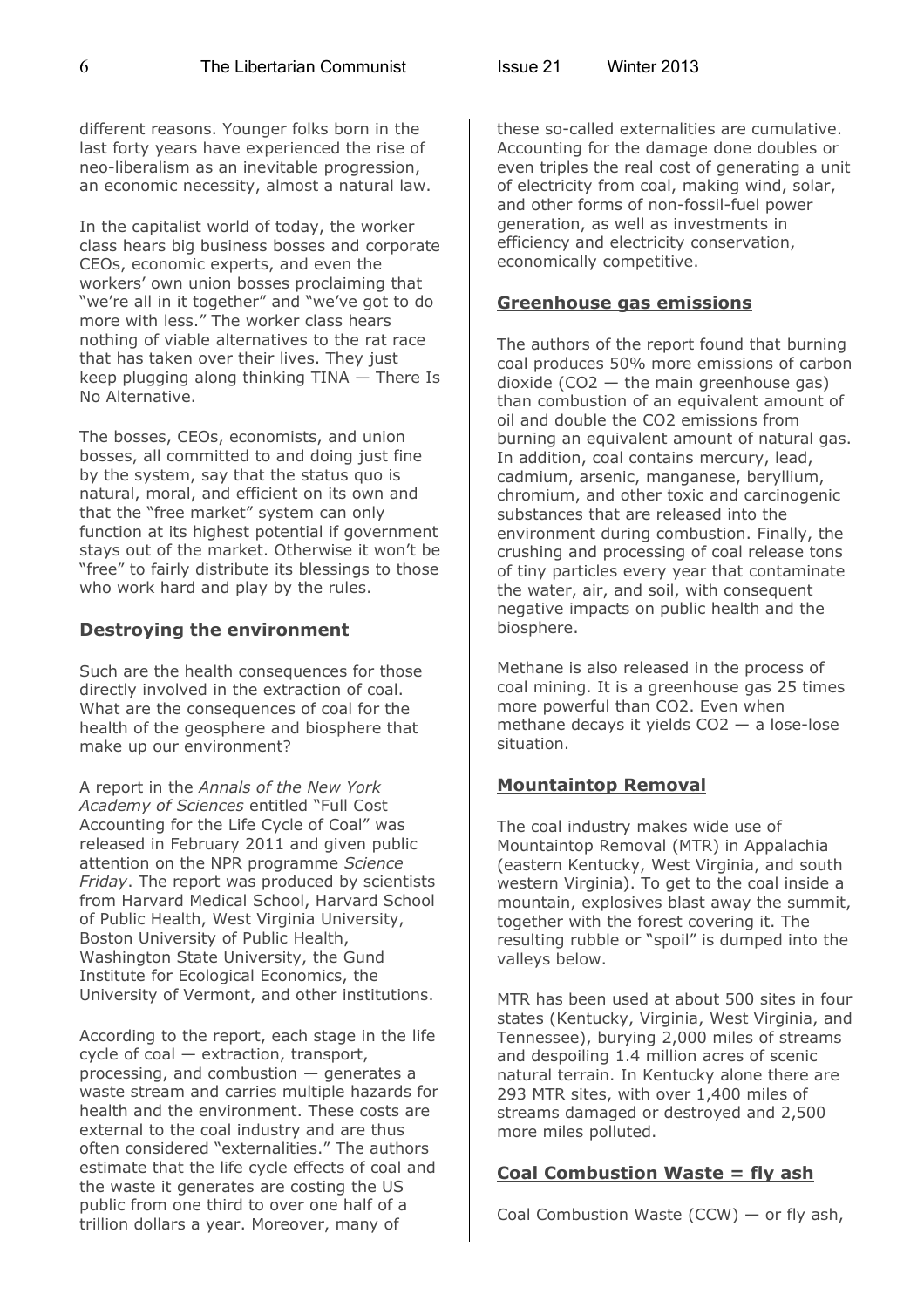as it is commonly called  $-$  is produced in the process of coal combustion. It contains toxic chemicals and heavy metals — pollutants known to cause cancer, birth defects, reproductive disorders, neurological damage, learning disabilities, kidney disease, and diabetes.

ALEC, the American Legislative Exchange Committee, wrote what they call "model legislation" that would define fly ash as "nonhazardous waste." ALEC is a front group run by elected Republican Party officials and Republican Party members (see "Who The Hell is ALEC" on this site).

#### **Biodiversity**

Globally, the rich biodiversity of the Appalachian headwater streams is second only to that of the tropics. The Southern Appalachian Mountains are home to the greatest variety of salamanders in the world, with 18% of all known species.

#### **Transporting coal**

70% of all US rail traffic is devoted to transporting coal. The National Research Council found that in 2007 alone 246 people were killed in rail accidents during coal transportation, of whom 241 were bystanders and five railway workers.

#### **Conclusion**

Due to the \$333–500 billions' worth of externalities generated by the coal industry every year, with damage done by the coal industry amounting to an additional \$1–1.5 trillion per year, coal mining would be a thing of the past were the US government, with its monopoly on violence, not in collusion with Big Business  $-$  in this case, the coal industry.

There is no such thing as a "free market" and never has been. Government, with its law-making, courts, standing army, and security forces and its self-sustaining monopoly on violence, is necessary to camouflage the tremendous inequality and disequilibrium between the social classes and create the deliberately misleading impression of a society of normal human relations.

If all of us, every working class person, were to just say no  $-$  and the military and police

are working class people too  $-$  the means of production would pass into our hands and we could stop the insane production that destroys the world and has been destroying the world for over two hundred years now under the capitalist system.

#### **From part three of the Environment book.**

#### **The inherent unhealthiness of hierarchical systems**

The continuation of minority power over the majority, and the concentration of wealth into fewer hands, is probably inevitable in capitalism; and it is certainly what has happened. Having a little extra wealth than others makes it a little more possible to maintain that, and to accumulate more from others in numerous ways, and so on. A lot more wealth makes it a lot more possible to accumulate more; and the financial system holds the power structures in place. So minority ownership  $=$  minority rule.

Such minority ownership, and thus control over most of the environmental, technological and information resources, is however, inherently unhealthy; corrupt and corrupting.

This is because, to keep control, a minority have to direct the resources under their control into maintaining their wealth - and tend to try to further secure their positions by increasing it. Capitalism is defined by its name, in that its core principle is that *ownership is used to gain more capital to invest in further ownership and so on*. To achieve this has *in itself* been believed to be success.

#### **So the resources of the Earth – including the majority of people, have been exploited by the minority for financial profit, basically,** *just so that the minority can maintain and extend their position as rulers***.**

Profits have not only been used for investment in further profit making of course. The rich have also spent money on themselves personally. - But perhaps the majority of the profits have been used, privately and/or via the state to buy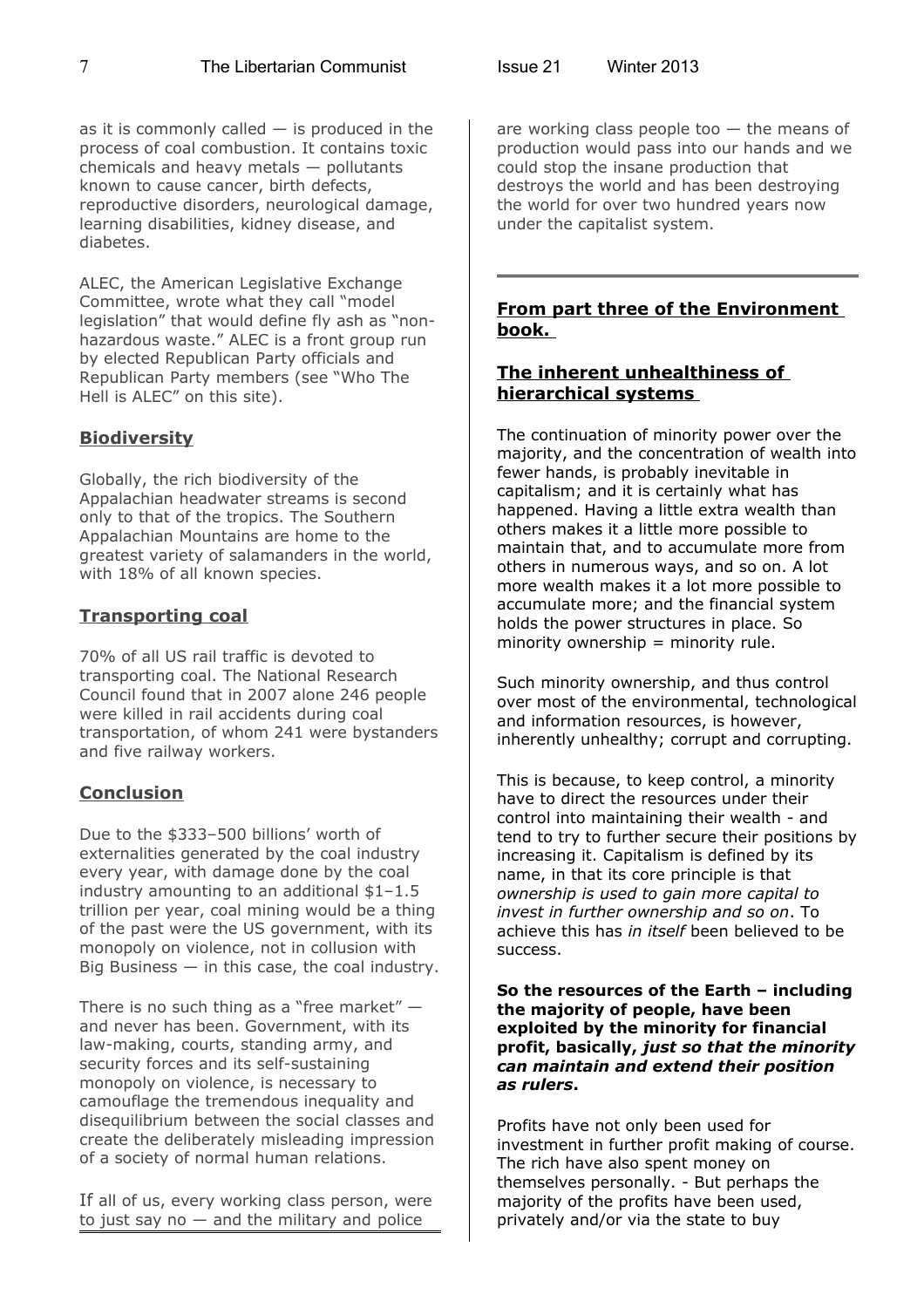politicians, justice systems, police forces and armies, intelligence gathering organisations, security systems and prisons, weapons development, research into psychology, public relations campaigns and advertising etc. – to control the majority.

Of course, the propaganda has said that this set up is for the benefit of the whole of society – but actually, its basic purpose is not to serve wellbeing/the common good, but to serve capitalism and its ruling minority. Even those public services which have seemed most benign have usually been far from efficient for providing community wellbeing, and in some ways have had the opposite effect, *because they are immured with the same basic purpose.* They have been another means by which the majority have been controlled – by making it seem as if they are well cared for.

Then, when problems in society have become obvious, the tendency has been for the blame to be directed at anything except the system; and welfare services in particular catch the flack, rather than the system that is making those services the way that they are. This has not only protected the ruling minority, but has given them the opportunity to manipulate public opinion so that the majority support the removal of those services from themselves. This enables the minority to retain more profit for other purposes.

The central point here is: **In this system, resources of all types tend to be directed for maintaining a wealthy minority**  *rather than for the wellbeing of the whole community/environment***.** 

In practice this has meant that resources of all types have been routinely directed for maintaining a wealthy minority *regardless of the harm done to individuals/communities/the environment*; and even, and every day, resources have been directed *knowingly to harm individuals/communities/the environment* – both in overt and covert wars – for financial profit.

A ruling minority will tend to function, and perhaps necessarily will function according to what has been described as 'self interest'; but I think that this is an oversimplification that can be misleading. It could seem to suggest that the ruling class lifestyle is altogether

beneficial to them as human beings, and even enviable; whereas in fact, overall, it is rife with unhealthiness and only beneficial for the continuation of a their rule for as long as possible. This rule is so destructive however, that it will not be for long. If the majority do not overthrow it – it is set to self destruct by destroying the entire human supporting environment of the Earth – and taking us all down with it.

It is more accurate to describe the ruling minority as tending to have – or perhaps necessarily having - 'a too limited self interest' or 'an unhealthy self interest*'*. This is not only in relation to others, but profoundly linked to this, *it is not actually healthy for anyone*.

This is because, when the wellbeing of the whole is systemically *not prioritised* it is inexorably depleted.

However unconscious it may be, to prioritise maintaining exclusive wealth/rule – which is what a ruling minority have to do to remain in power - amounts to a war of attrition against the wellbeing of the whole. To support this, even by just accepting it without challenge, is, however unconsciously, to go along with self destruction. For, as is becoming more and more obvious, environmentally and socially, it is the wellbeing of the whole that produces our individual wellbeing.

As already noted, the majority work; but the resultant wealth has been used to maintain minority power. It is important to specifically point out what this means: - **Wealth that has been mainly generated by the majority, has been used to exclude the majority from decision making**. This has many interrelated harmful effects in the whole society and on the whole ecosystem. For instance:

1) The wages/salary system has been used to get us to do what we are told. Within this we have still contributed to supplying for humanity's needs for wellbeing *in some ways*; but overall, in a system based on maintaining and extending minority power, we have produced the minority's choice of what we can buy, how it is made, and where and how we buy it. We have supplied what makes profit for the minority.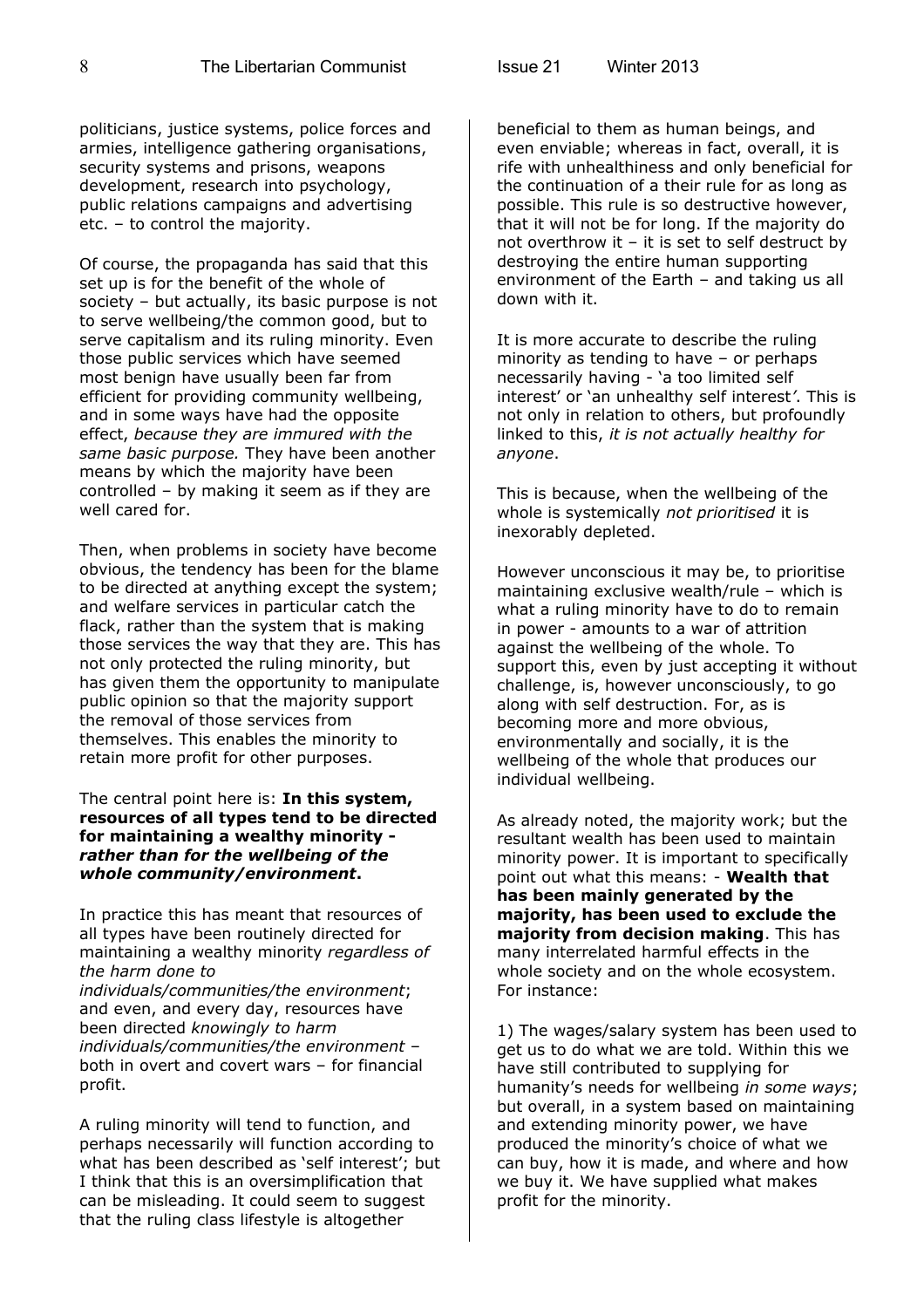We have been told that we have choices, but, within the system, these choices are usually very limited by financial pressures and the general arrangements of capitalist society; and most of them are environmentally and socially harmful.

2) Throughout the system, as with other resources, the knowledge, passion, imagination, and decision making skills available in the community tend to be directed for the unhealthily limited self interest of a minority of individuals, rather than for the wellbeing of the whole community/environment.

3) When the whole community is not sufficiently involved in the management of resources, this is fundamental to the stagnation and degeneration of that community. The actions of the owning minority detrimentally affect the wellbeing of the community in numerous ways. This is very stressful in itself, plus recourse to justice (in terms of community wellbeing) is usually difficult and very time consuming, if not impossible. Also, when skills are not used or are channelled too narrowly, they atrophy or cannot healthily develop.

To lack sufficiently full involvement with the economic matters that can be managed – and which of course affect us - is to lack something essential to being human. It is bound to detract from the healthy development of our awareness and creativity, and to arrest healthy community development and environmental management in general.

4) Problems are multiplied because minority control gets thick with false justifications. The tendency – deliberate to varying degrees no doubt - is to control information and indoctrinate us with these false justifications. Financial wealth is of course applied to this. So a sizable proportion of the financial wealth that is *generated by the exploitation of the environment – including the work of the majority*, has been used to suppress, obscure, discredit or ridicule facts and ideas *that would be helpful to the majority – and particularly in relation to psychology and sustainable social and environmental practices*. This is a core example of how, in capitalism, wealth has *not* been used for our benefit, but to our detriment.

The campaign of justification has been so effective that many, despite their dissatisfactions, have believed that the ruling minority are especially clever, admirable and deserving - and that it is wise and good to go along with the system.

Here the reversal of the truth that George Orwell showed us in the looking glass of 1984 becomes complete: It is 'clever' to be ignorant, 'caring' to be selfish, 'courageous' to bomb people for financial gain and 'respectable' to buy stuff from corporations that thereby profit from animal cruelty, community breakdown, war, deforestation, pollution and poverty – much of which has horrific effects on children. It is 'responsible' to carry on working for and buying into a system that is rapidly destroying the entire biosphere – when it is in fact heartless insanity and mindless conformity.

The main stream seems to have been lulled into a kind of trance by small but hypnotic screens - newspapers, televisions, computers etc., that stand between us and vast swathes of reality. Although they are not always used like this, these screens have had the effect of preventing us from fully mentally and emotionally connecting with healthy and beautiful things in our environment, preventing us from understanding and appreciating them, and preventing us from working together to improve the quality of life. These screens have also functioned to keep our gaze averted from the systemic causes of many particular problems, as well as preventing us from seeing the big picture, *that the system as a whole is the greatest threat to humanity and to all life on earth*.

Meanwhile the damage being done to the environment has been getting progressively worse. The screens have contributed to keeping us supporting the system/the ruling class, and kept us tranquilised with vicarious experiences of life, whilst we sit getting furred arteries.

#### \*\*\*\*\*\*\*\*\*\*\*\*\*\*\*\*

All these effects together have tended to cause profound disconnections from our environment, from each other, within ourselves, and between these dimensions. So our awareness of the situation/ourselves/cause and effect, our analysis and imagination of how things could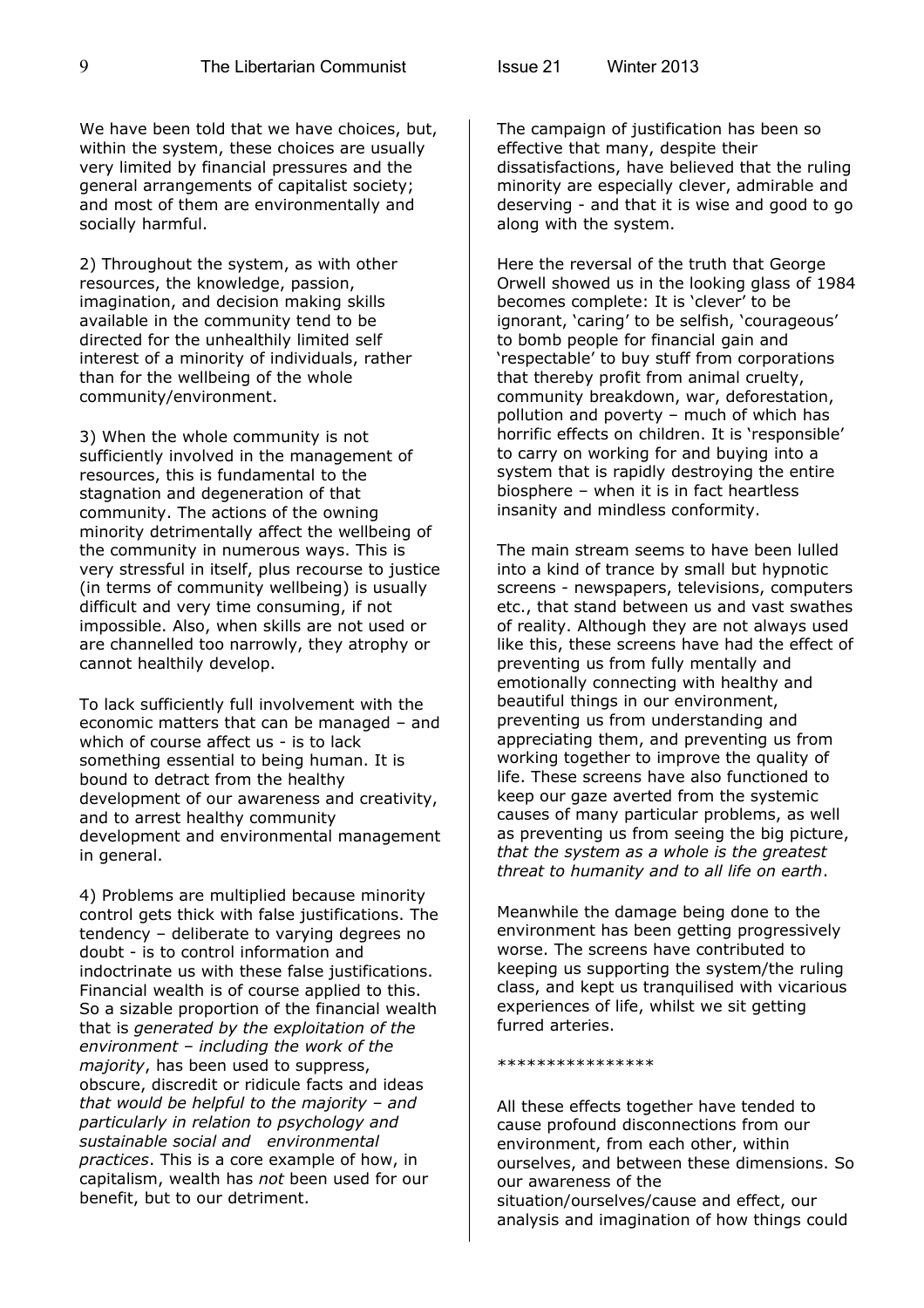be better, and our practice in general of sustainable living are far from being as well developed as they could be. It is no wonder that all of us to some degree have felt powerless to help in solving social and environmental problems.

The only way to ensure healthy life is to sufficiently apply our faculties to that project – and holistically. Of course we have to work on the parts; but the parts inevitably affect the whole. The whole includes all the parts, and they are all connected in various ways within the whole. In other words, effects don't stop, but come bouncing back.

If a harmful effect on the whole continues unchecked/unattended, it is not only an ongoing problem, but may be ultimately destructive of the whole. And to solve a problem, we have to study the relationships of the parts with the whole to learn what a healthy part *is* - and how to make it.

The two main points here are: 1) For intimately interconnected economic and psychological reasons, the whole environmental system is much less likely to be managed for the wellbeing of all by a ruling minority than by all of us as economic equals. 2) This is not only because of the corrupting effects of having economic power over others, but because the exercise of our faculties for self management as economic equals *is a basic need* for our psychological/social/environmental wellbeing.

So minority control is likely to be detrimental in any form, and to be more detrimental the longer that it goes on.

**\*\*\*\*\*\*\*\*\*\*\*\*\*\*\***

**To sufficiently care for the whole community and environment we need a system in which the whole community is sufficiently involved in decision making. To achieve this, resources have to be owned in common because this is the only way that they can be controlled directly by communities for themselves using democratic processes.** 

A large amount of control over economic wealth means a large amount of control over what we produce and use, and how we do so. This means a large amount of control over our environment, our time and energy, our

thoughts and feelings. For a long time a minority has had this large amount of control, arguably having stolen it from the community as a whole, to whom it really belongs. Certainly, this is true if we are judging the matter according to what is needed for human well being. If a large enough majority choose to organise themselves, then they can control what they produce and use, and how they do so. Common ownership can be established in which everyone can join and take part.

If the community has ownership/control, they will tend to direct resources *for the wellbeing of the whole community/environment*; and even more so because there is no systemic distraction from this, such as the profit priority, getting in the way. Common ownership=control by the whole community. In the nature of being *by all*, is also *for all.*

Huge amounts of resources, of all types, have been directed for maintaining and extending minority rule. If these resources are instead directed for community and environmental wellbeing, it will be relatively easy to repair much of the damage that has been done, and to create enjoyable ways of living that maximise healthy survival.

By choosing to hold wealth in common, with the wellbeing of the whole as our conscious core principle, we can fully set free environmental, technological and information resources, our time and energy, our thoughts and feelings to take care of each other and our environment.

The name 'common ownership' in itself gives 'ownership' the meaning 'responsibility'. The word is released from bondage to money, and beckons us to explore of the now secondary meaning - 'acknowledgment of the truth'. It is set free to be used to generate a more profound and expansive meaning for us altogether. If we consciously and commonly value this meaning *because* of wellbeing it brings, then our wellbeing can increase and endure.

#### **Lyla Byrne**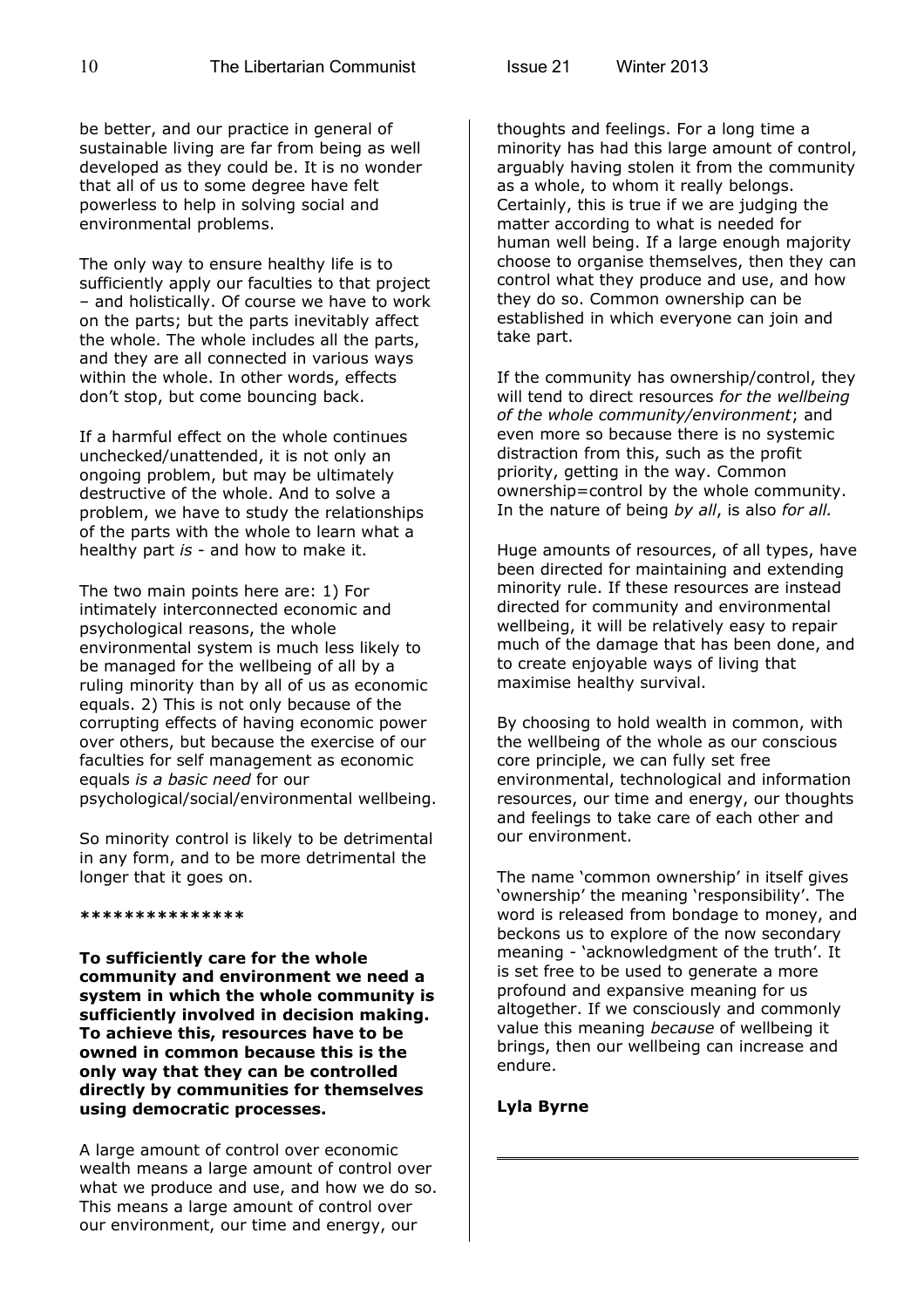#### **WHAT WAS THE 'SOVIET' SYSTEM?**

#### **PART 1: IN WHAT SENSE (IF ANY) WAS THE 'SOVIET' SYSTEM CAPITALIST?**

#### **By Stephen Shenfield (Stefan)**

#### **Introduction**

For two centuries the main stream of Marxian discourse has focused on criticism of 'private enterprise' capitalism from the perspective of its negation in a general conception of socialism (which I do not distinguish from communism). Let me call this 'the capitalismsocialism paradigm'.

The appearance of a previously unknown 'Soviet' [1] social system (eventually in a range of variants) challenged this paradigm. Marxian socialists responded to the challenge in one of three ways:

The most common response was to accept the new system as 'socialism' (now meaning a lower phase of the collectivistic postcapitalist society, the word 'communism' being reserved for the higher phase) or as a transitional system in between capitalism and socialism.

An alternative response was to interpret the new system as a modified form of capitalism – new only superficially but not in fundamentals. Although these two responses implied diametrically opposed political stances, they were alike in the sense that both preserved the capitalism-socialism paradigm intact. In terms of *concepts* these were conservative responses.

The third kind of response was to interpret the new system as something fundamentally new rather than as some variety of 'capitalism' or 'socialism'. The resulting theories generally stressed the concept of 'bureaucracy' (e.g., 'bureaucratic collectivism'). [2]

In this first part of a three-part essay, I explore the meaning of the terms *capital* and *capitalist* in Marx's thought. In particular, I draw a distinction between broader and narrower usages of these terms. This enables me to consider in what sense (if any) the 'Soviet' system was capitalist.

In Part 2, I similarly investigate the meaning of the term *communist* in Marx's thought and discuss in what sense (if any) the 'Soviet' system was communist?

In Part 3, I build upon the results of Parts 1 and 2 to formulate my own view of the character of the 'Soviet' system and its place in historical development. I also consider the relative advantages and disadvantages of the 'Soviet' and Western systems for working people.

#### **The terms 'capital' and 'capitalist' in Marx**

In most contexts Marx uses 'capital' in the sense of 'self-expanding value', where 'value' means exchange value (not use value). The value that constitutes capital takes various forms, including money capital, means of production (fixed capital) and commodities serving as production inputs (circulating capital). Capital is constantly changing from one form to another.

The expansion or accumulation of capital is driven by competition among capitalists or 'capitals' (separate units of capital). These capitals may be individual capitalists or corporations – or, at a higher level, groups of capitalists associated through the state as national capitals. Capitals compete to sell commodities at a profit in the market. Profit has its origin in surplus value extracted through the exploitation of wage labour. It is the goal of production and the source of increments to the accumulating stock of capital.

These then are the basic features of what I call the 'standard model' of the functioning of the capitalist mode of production. Marx and the Marxians elaborate the model in much greater detail, but this should suffice for my purposes.

Note that this model does *not* assume private (in the sense of non-state) ownership of the means of production. It remains essentially unchanged when some or even all corporations are taken into state ownership, *provided that* the managers who run the state corporations on behalf of the state continue to pursue the same goal by the same means. It is no more problematic to call this 'state capitalism' than it is to call capitalism dominated by corporations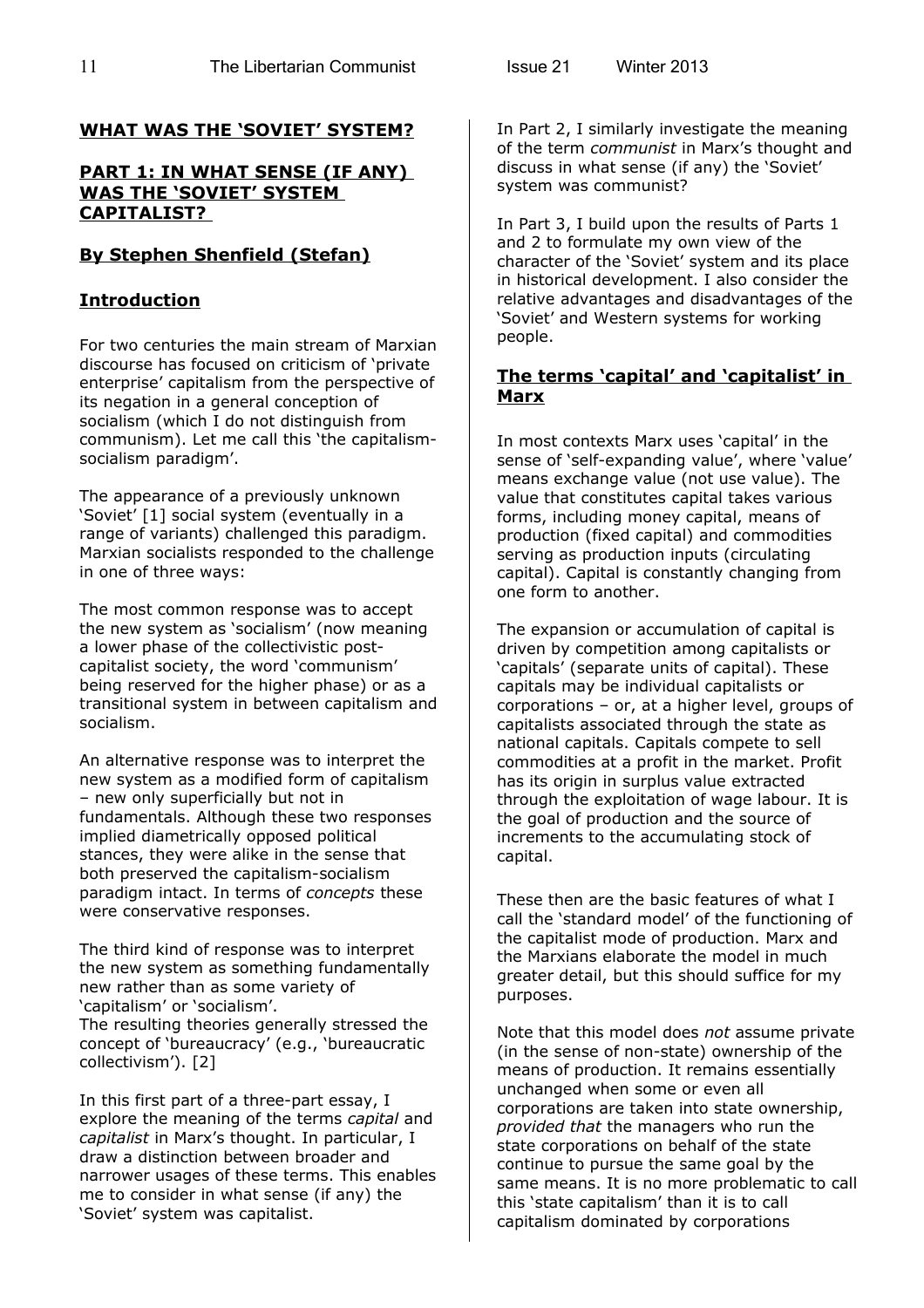'corporate capitalism'. State and non-state capitals may coexist in a single 'mixed' capitalist economy. [3] It is also possible to conceive of a fully state-capitalist economy in which all firms are owned by the state but compete with one another in the same way as any other type of capitalist firm. [4]

However, there are two contexts in which Marx uses the terms 'capital' and 'capitalist' but the standard model clearly does not apply.

The first of these contexts is that of the period when 'capital comes into the world soiled with gore from top to toe and oozing blood from every pore' – the era of the '*primitive accumulation of capital*'. This embryonic capital expands not by exploiting wage labour but by dispossessing, plundering and enslaving peasants at home and native peoples in the colonies.

Two forms taken by the primitive accumulation of capital were chattel slavery in the Americas and serfdom in early modern Russia. The American slave plantation and the Russian serf estate, which persisted unreformed until the mid-nineteenth century, were already basically capitalist enterprises, producing for domestic and world markets. In that respect they differed fundamentally from ancient slavery and medieval serfdom. [5] The standard model, which presupposes the exploitation of wage labour by capital, must at least be modified (if not jettisoned) to accommodate these 'peculiar institutions'.

The second context in which the standard model does not apply is Marx's discussion of '*crude communism*' in *The Economic and Philosophic Manuscripts of 1844*. [6] He uses this term to refer to the conception of a future society held by certain egalitarian thinkers – notably, the late  $18<sup>th</sup>$ -century French revolutionary Gracchus Babeuf. Under crude communism, as Marx interprets it, 'the category of worker is not done away with but extended to all', while 'the community [becomes] the universal capitalist'. Marx explains that 'capital' here means 'the acknowledged universality and power of the community'.

Of what use is the standard model in understanding this communal 'capitalism'? Here we have no competition among separate capitals, because capital as a whole belongs

to the community. We do not even have classes; because all are 'workers' receiving equal wages and all participate in 'the power of the community'. In formal terms, Marx's 'crude communism' is not far removed from the definition of socialism used by the World Socialist Movement ('common ownership and democratic control of the means of life by and in the interest of the community as a whole'). What nonetheless makes it a special form of capitalism is the philosophical *attitude* of members of the community toward themselves, one another and their environment – an attitude that generates the oppression of the individual and the continued exploitation of nature [7] by a reified 'collective being'.

It is not clear whether and under what circumstances Marx thought that 'crude communism' might be established in reality. He describes it as 'regression to the simplicity of the man who has few needs and who has not only failed to go beyond private property but has not yet even reached it'; this might imply that an attempt at 'crude communism' could arise out of a successful insurrection by impoverished masses under material and cultural conditions insufficiently developed for 'refined communism'.

#### **Broader and narrower senses of 'capital'**

To me this suggests the need to distinguish among three successively broader senses of 'capital' (capitalist, capitalism). Capitalism in the narrowest sense is a system that fully fits the standard model described above. A somewhat broader usage will then encompass socio-economic forms that do not fit the model exactly but can be accommodated by a modified version of the standard model.

But how are we to conceptualise 'capitalism' in the broadest sense? My suggestion is that we define it as a socio-economic system dominated by a powerful dynamic of 'selfexpansion' (or accumulation) of wealth, measured in some fetishised quantitative unit. The presence of such a powerful expansionary dynamic qualifies a society as broadly capitalist irrespective of the exact mechanism by which the dynamic operates, how wealth is owned or controlled, and the unit in which wealth is measured. No doubt other definitions would merit consideration. I choose this particular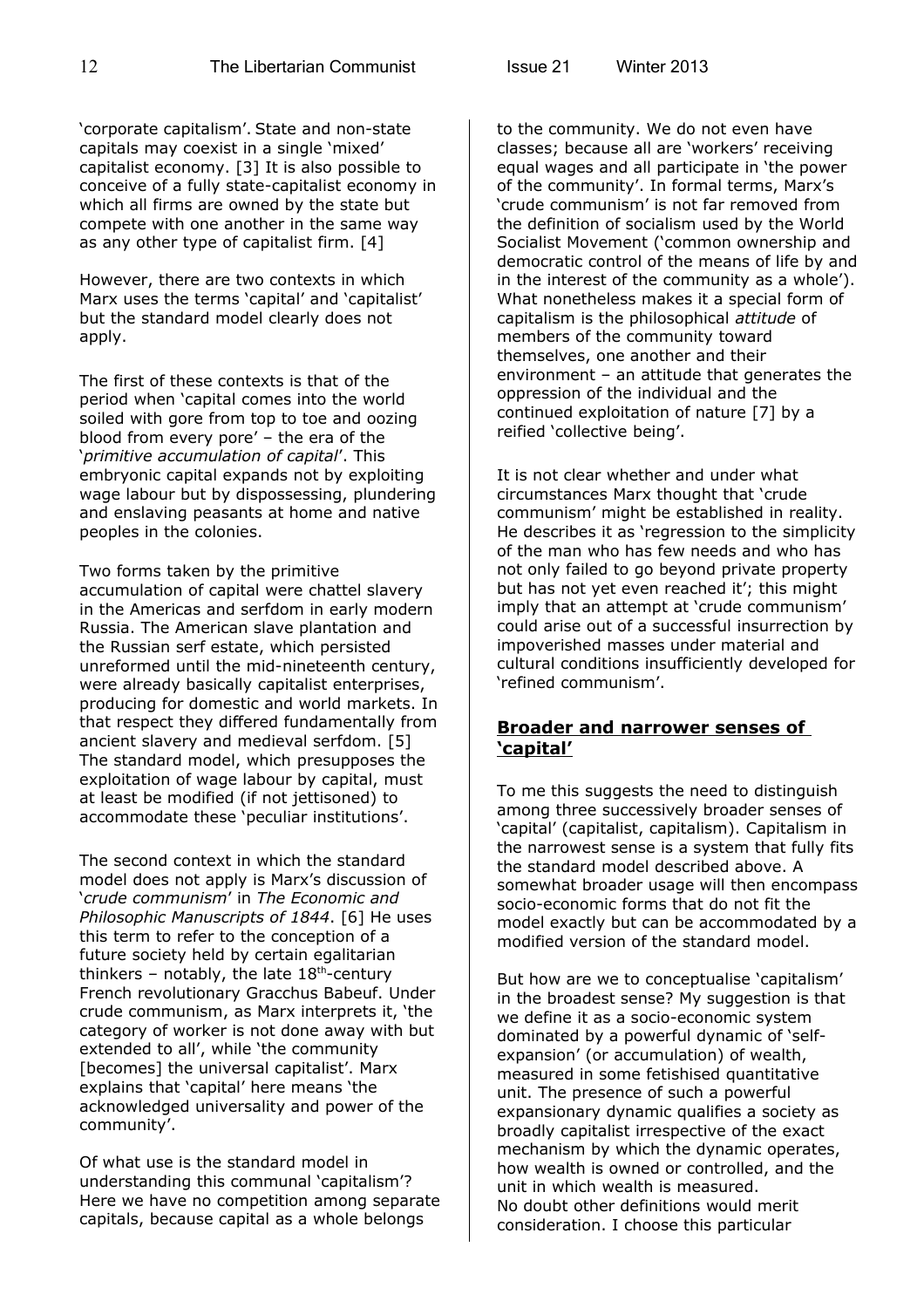definition for two reasons. First, the selfexpansionary dynamic seems to me to be *the* central element in Marx's model of the functioning of capitalism, whether the standard model or a modified version. Second, this definition captures a very important feature that Western capitalism and the 'Soviet' system shared and that marked them as segments of a single world civilisation despite important differences in their modes of production. [8]

#### **Marxian theories of the 'Soviet' system: content and labels**

Here I wish to make a general point. There is no close correspondence between the *content* of theories of the 'Soviet' system and the *labels* they attach to that system. Advocates of essentially the same theory may use several different labels, while the same label may be used by advocates of several different theories. For substantive understanding it is content that matters, not labels. Labels matter too, but only insofar as one label may be more effective than another in conveying a given content.

Among writers who label the 'Soviet' system 'state capitalist' there are advocates of three different theories:

-- Some interpret the 'Soviet' system as 'capitalist' in a broad sense without trying to apply the standard model to it. Examples are Paul Mattick and Andrei Zdorov. [9]

-- Others try to apply the standard model to the 'Soviet' system by treating entire national economies as giant capitalist corporations owned by the central ruling group (e.g.: USSR, Inc.). [10]

-- Yet others try to apply the standard model to the 'Soviet' system by treating individual enterprises as separate 'capitals' owned in practice by their directors.

#### **Structure and functioning of the 'Soviet' economy**

I cannot adequately describe the structure and functioning of the 'Soviet' economy here, but I need to make a few basic points. [11] This was a 'command economy'. Although the direct managers of means of production – the directors of industrial enterprises and the

chairmen of collective farms – were allowed some room for manoeuvre, they had to obey commands 'from above'. For industrial managers the commands came from state bodies at three levels – 'chief administrations' responsible for sections of industries, ministries responsible for whole industries, and central agencies responsible for the whole economy (the Council of Ministers) or a certain aspect thereof (the State Planning Commission, State Supplies Commission, etc.). In agriculture the lower levels of the hierarchy were organised on a territorial basis (county, province etc.). [12]

At least in formal terms, this was also a 'planned economy'. [13] Quite detailed production plans were formulated and had to be followed (unless overruled for some reason by higher authority). Most important was the one-year plan, which was broken down by month; there were also five-year plans. Besides production targets, a plan specified the sources from which a particular enterprise was to be supplied with inputs (raw materials, spare parts etc.) and the places to which it was to send its output. Unlike a capitalist firm, it was not in a position to arrange these links itself, by negotiation with other enterprises of its own choosing.

So 'Soviet' enterprises did not have the autonomy to engage in market competition (except for a marginal 'gray market' that played a stop-gap role). They did not compete with one another to sell their products in the market, because the allocation of output to other enterprises and to consumer outlets was set in advance.

True, the 'Soviet' economy bore certain resemblances to capitalism. People worked for money wages and spent them on consumer goods to which prices were attached. Profits made by enterprises were calculated, and managers had their performance assessed to some extent on the basis of those profits. Money, wages, prices and profits are capitalist categories, surely?

In fact, these resemblances are less significant than they seem, or even misleading. Thus:

-- Money as a universal means of exchange did *not* exist in the 'Soviet' economy. There were *two* non-interchangeable moneys, each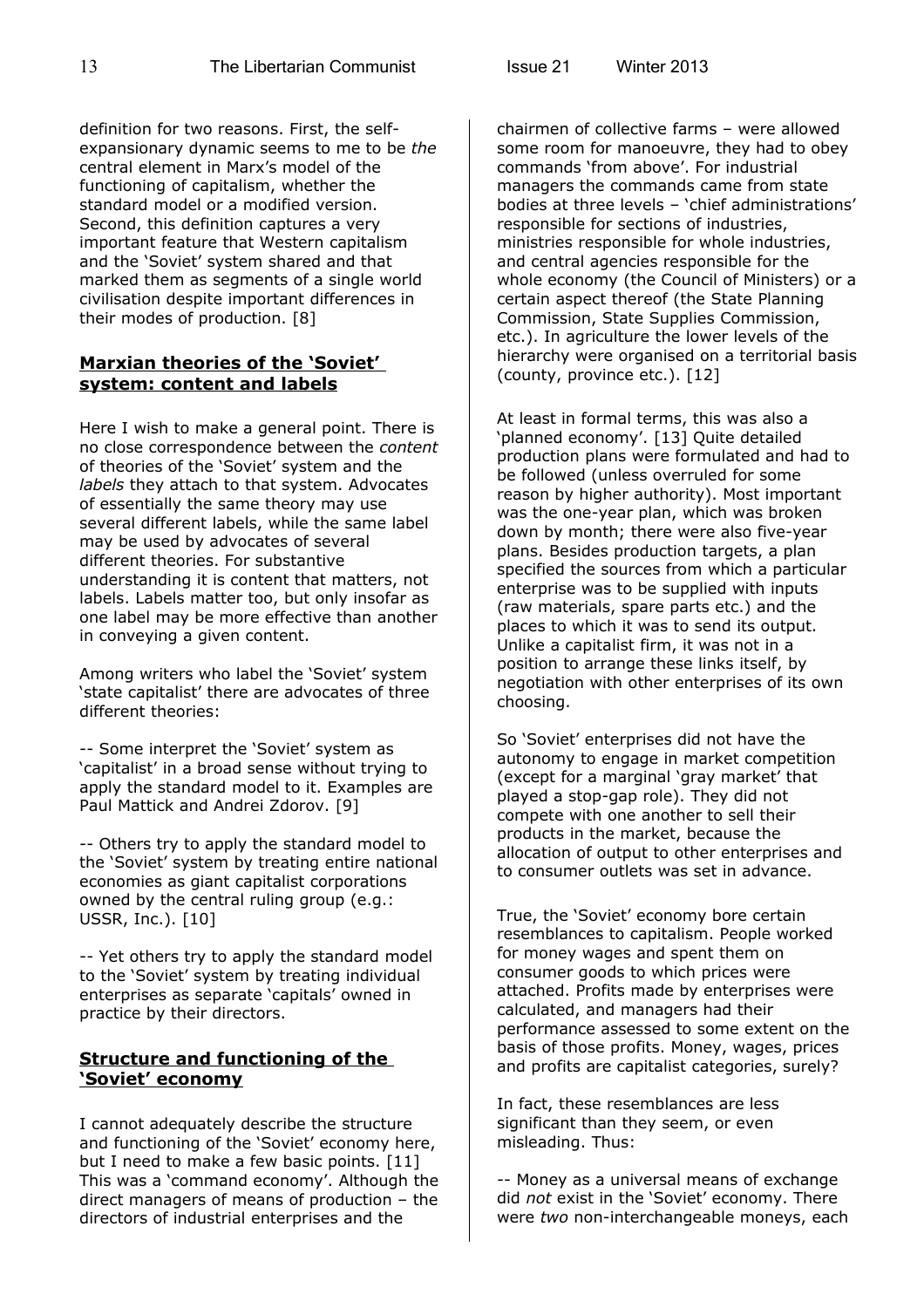serving a separate purpose  $-$  (1) the cash money distributed as wages and spent on consumer goods; (2) the non-cash money used to help monitor enterprises' non-wage transactions. Neither of these moneys performed the central function that money possesses in capitalism.

-- Wages and prices were set by the state and therefore did not indicate the presence of markets in labour power [14] and other commodities.

-- Managers had their performance assessed and bonuses determined on the basis of production results. These results were measured by various 'indicators', which might be physical (e.g., total weight of output, number of items) or financial (e.g., profit, cost of production). But even when the key indicator was profit, the goal of production was not to maximise profit, but to fulfil the profit plan. [15]

In short, the standard model of capitalism cannot be applied to the 'Soviet' system by treating enterprises as competing capitals. [16] However, this still leaves open the possibility that the standard model might still be useable if we treat the whole 'Soviet' economy as a single capital – USSR, Inc.

#### **USSR, Inc.?**

Once the 'Soviet' economy is viewed as a single giant corporation, the issues of its *internal* functioning become irrelevant to the question of whether or not it was capitalist. After all, the capitalist nature of a corporation like IBM or Texaco depends not on how it is organised internally, but on its participation in world market competition as a centre of profit making and capital accumulation.

Of course, there was fierce competition between the USSR and other states, and states too can be regarded as centres of capital accumulation. The question is: what sort of competition? There was competition in the military sphere, and therefore also in the technological sphere. There was political competition for spheres of influence. But these kinds of competition exist in any system of interacting states, whatever their modes of production. Such competition existed in the ancient world, for instance, or in the encounter between capitalist Britain and pre-capitalist imperial China.

In order to describe the USSR as capitalist in this sense, we would have to argue that the overriding goal of 'Soviet' economic activity was to compete successfully in export markets in order to reinvest the profits and accumulate capital – like the export-driven growth of the 'Asian tigers'. But this would be greatly to exaggerate the importance of foreign trade for the USSR. 'Soviet' planners aimed in principle at autarky. While this ideal was never attained, foreign trade was confined to an auxiliary function in the service of the plan. Goods required by the plan that could not be produced at home were imported; exports were then geared to a level necessary to pay for the planned imports – and not maximised, as in exportdriven growth.

I should enter a reservation here. I have been talking about the 'Soviet' economic system in its mature post-Stalin form. Foreign trade did play a more central role during the forced industrialisation of the 1930s, when Stalin relied heavily on machinery imports from the West, paid for by exports of grain while people were starving (as in the Irish potato famine). It is precisely in this period that we find the strongest parallels between the 'Soviet' system and capitalism, especially if we focus not on mature capitalism but on the phase of the primitive accumulation of capital, [17] which (as noted above) also does not fit the standard model.

#### **Cycles**

One topic that highlights the inapplicability of the standard model of capitalism to the 'Soviet' economic system is the business cycle of alternate boom and crisis, which socialists have always rightly seen as one of the main evils of capitalism. Although there are different Marxian theories of the business cycle, it is at least clear that the standard model and its categories are helpful in thinking about this phenomenon.

The 'Soviet' system was not free of cyclical patterns, but they were cyclical patterns of a different type, associated with the planning cycle. One example was the intense economic activity ('storming') toward the end of a plan period, when everyone was working hard to fulfil the plan on time and get their bonuses for plan fulfilment, followed by the lull at the beginning of the next plan period, when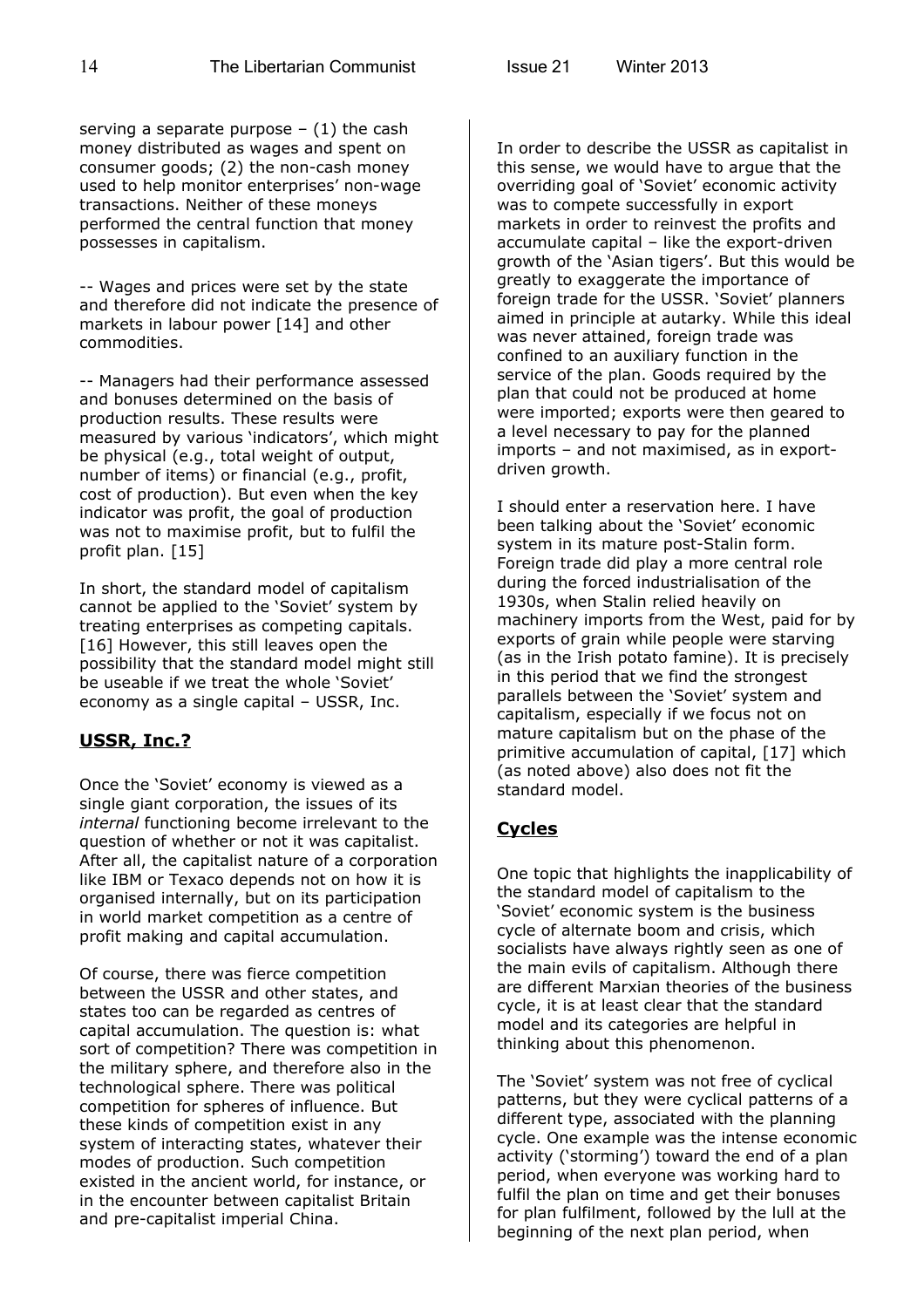everyone was recovering from 'storming' and waiting for the arrival of new supplies. There were also longer cycles associated with investment planning. But none of this bears the least resemblance to the capitalist business cycle. [18]

#### **Expansionary dynamics**

Whatever term we may eventually choose to describe the 'Soviet' system, it should acknowledge as clearly as possible both the fundamental differences that existed between it and capitalism (in the narrow sense) and the deep affinity that existed between the two systems as inherently expansionary industrial orders.

The expansionary dynamic of the 'Soviet' system came both from the top leaders, who saw themselves as engaged in long-term competition (though not primarily *market* competition) with the major capitalist states, and from lower levels of the bureaucratic hierarchy.

In the pre-war period leaders of the USSR saw their state as being in competition mainly with Britain and later Germany (and in the east Japan). After 1945, and especially after Stalin's death, the chief rival became the United States. Khrushchev called upon the country to "catch up with and overtake America"; under Brezhnev the goal was much more modest – not to fall even further behind the US.

A range of criteria were used to compare the USSR with its rivals, but great emphasis was placed on crude physical measures such as tonnes of steel produced. Such measures reflected the internal goals of 'Soviet' economic administration and became less and less relevant to the real power equation as technology developed. The Chinese leaders also attached enormous significance to steel tonnage: Mao's goal in launching the 'Great Leap Forward' in 1959 was for China to catch up with and overtake Britain in steel output.

The expansionary pressure from lower levels was a result of the 'empire building' of managers seeking to enhance their own power, status and perquisites in (nonmarket) competition with one another for resources allocated from above. [19] The Hungarian economist Janos Kornai writes: 'In the socialist economy decision-makers are

motivated by a strong internal expansion drive on every level, from executives to shop foremen. The investment hunger is permanent and almost insatiable'. [20]

From certain points of view, the fact that both systems were driven by some sort of powerful expansionary dynamic is much more important than the differences between the two dynamics. In particular, both expansionary dynamics had a devastating impact on the natural environment, which was taken into account neither in calculating the rate of profit nor in assessing the level of plan fulfilment.

#### **Notes**

[1] 'Soviet' is just a convenient label. At this stage I do not wish to prejudge the character of the system. The inverted commas are to acknowledge the fraudulent nature of the claim that the system was based on the power of workers' councils (Soviets).

 [2] The theory of the 'Soviet' system as 'bureaucratic collectivism' is often attributed to the ex-Trotskyist Max Shachtman, but an earlier theory of this kind was that of Bruno Rizzi. His book, first published privately in 1939, is available in English under the title *The Bureaucratization of the World. The USSR: Bureaucratic Collectivism* (Tavistock Publications, 1985).

 [3] See Chapter 2 ('State Capitalism in the West') in Adam Buick and John Crump, *State Capitalism: The Wages System Under New Management* (Macmillan, 1986).

 [4] Historical approximations to this situation were the industrial sector of the Soviet economy under the New Economic Policy in the 1920s and the Hungarian economy following introduction of the New Economic Mechanism in 1968.

 [5] See: Peter Kolchin, *Unfree Labor: American Slavery and Russian Serfdom* (Yale University Press, 1987).

 [6] In the section entitled 'Private property and communism'. An alternative English-language term for this is 'vulgar communism'.

 [7] 'The relationship of private property persists as the relationship of the community to the world of things.'

 [8] Paul Mattick's definition, though somewhat narrower, also serves this purpose: a 'capitalist' community is one that 'believes in steadily increasing its wealth-creating capacity by a constant investment of resources in productive capital' (*Marx and Keynes: The Limits of the Mixed Economy*, 1969, Ch. XX; [http://www.marxists.org/archive/mattick-paul/1969/marx](http://www.marxists.org/archive/mattick-paul/1969/marx-keynes/ch20.htm)[keynes/ch20.htm\)](http://www.marxists.org/archive/mattick-paul/1969/marx-keynes/ch20.htm). The last phrase is circular (defining 'capitalism' by reference to 'capital') but can be omitted as superfluous.

 [9] See note 8. It is significant that Mattick uses the terms 'state-capitalist' and 'state-capitalism' (with a hyphen) to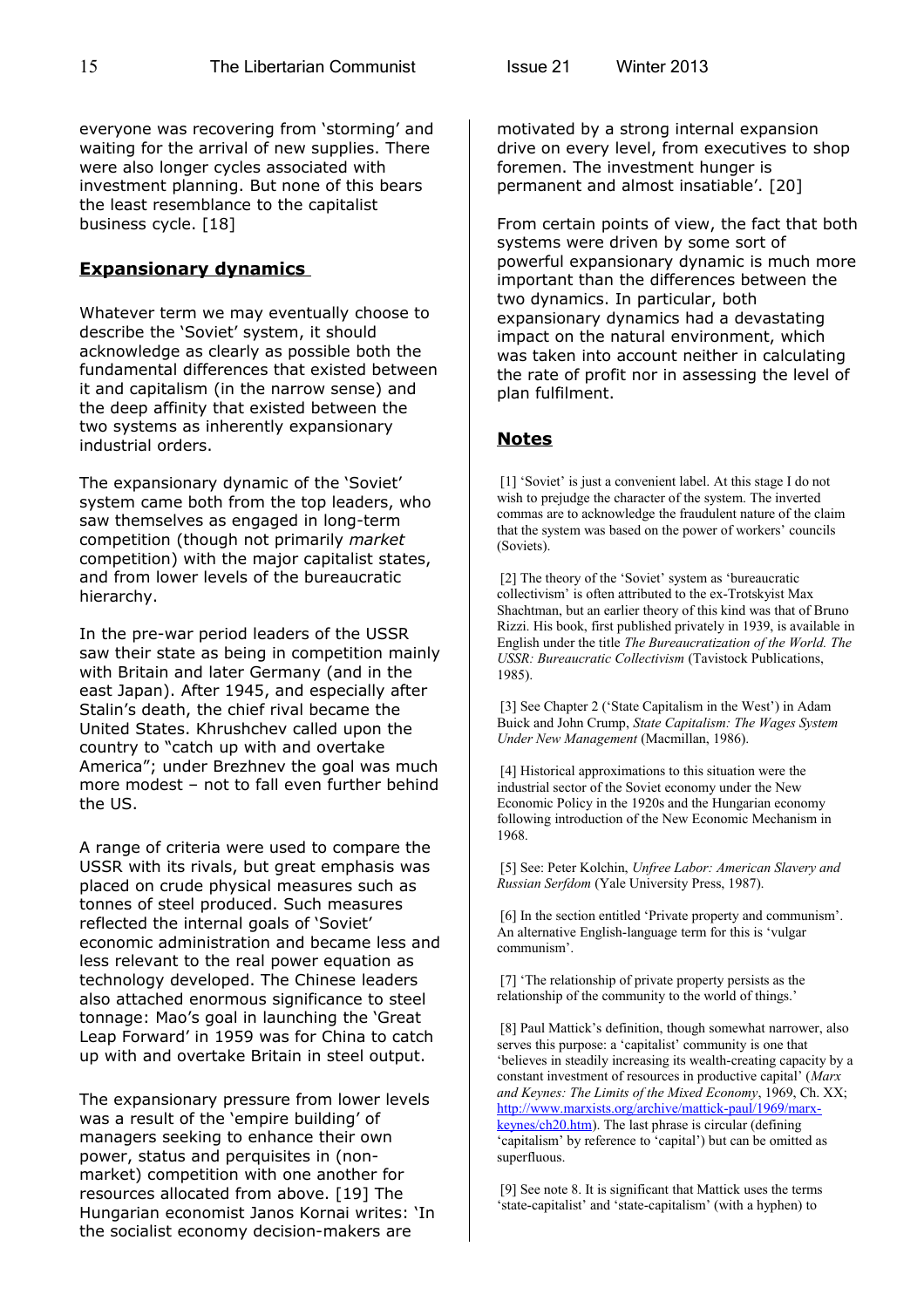emphasise that 'capitalism' and 'state-capitalism' are distinct though kindred systems.

Andrei Zdorov lives in Odessa, Ukraine. See his book: *State Capitalism and the Modernisation of the Soviet Union: A Marxist Analysis of Soviet Society* (in Russian; Moscow: URSS, 2006).

 [10] See Chapter 4 in Buick and Crump, *op. cit*. This also seems to have been the viewpoint of the Polish dissidents Jacek Kuron and Karol Modzelewski in *An Open Letter to the Party* (Socialist Review Publishing, 1966). However, their definition of the goal of economic activity as 'production for the sake of production' (as distinct from 'production for the sake of profit' in non-state capitalism) implies a broader concept of capitalism.

 [11] Two introductory texts are: Alec Nove, *The Soviet Economic System* (Allen & Unwin, successive editions) and David A. Dyker, *The Soviet Economy* (Crosby Lockwood Staples, 1976).

For the sake of brevity I ignore similarly organised economies outside the Soviet Union, though some of them had highly distinctive features at various periods (e.g., Cuba, China, North Korea, East Germany).

[12] For several years under Khrushchev industry was also organised on a territorial basis, through regional 'councils of national economy'. To keep the picture simple, I omit consideration of the role played in economic management by the Communist Party bureaucracy.

 [13] Some analysts argue that the planning process did not amount to 'real' planning and prefer the term 'administered economy'.

[14] Enterprises were able to compete for labour to some extent, through non-wage benefits that they were able to offer.

 [15] More precisely, to overfulfill the plan but only a little – not by 'too much'. While overfulfilling the plan by a substantial margin would increase the manager's bonus, it would also reveal that the enterprise had been concealing its full capacity, with the result that uncomfortably high plan targets would be set for the following year.

[16] Nor could other administrative units – ministries, say – be treated as competing capitals, for analogous reasons (although I am unaware of anyone having tried to do this).

[17] Indeed, Russian economists at the time made use of the mind-boggling concept 'socialist primitive accumulation'!

[18] This is not to deny that the 'Soviet' economy, to the extent that it interacted with the economy of the capitalist part of the world, was affected by the business cycles occurring in that economy. But it cannot be concluded from this, as do Buick and Crump (pp. 95-6), that the USSR was fully integrated into a single world capitalist economy. If it had been so integrated, the decade of its fastest industrial growth (starting in 1929) could not have coincided with the Great Depression in the West.

 [19] This kind of competitive expansionary pressure is also easily observed inside bureaucratic structures in the capitalist economy, though there it is constrained by the counter-pressure to cut costs.

 [20] Janos Kornai, *Contradictions and Dilemmas: Studies on the Socialist Economy and Society*, MIT Press 1986, p. 107). I beg the reader not to be distracted from the substance of Kornai's observation by his misuse of the word 'socialist'.

#### **The Working Class Movement, Class Struggle and Revolution**

#### **Preface.**

As someone who has been involved with the working class movement in some way or another for a long time and has regarded *"class struggle"* as a vital component in the struggle for socialism/communism this article has not been produced without having to challenge views held over some time. However the LC is a discussion bulletin/journal and the views presented here are for that purpose. We can only clarify matters by discussion and sometimes this means coming to terms with the possibility that beliefs we have held for some time may be in need of revision. (**R C)** --------------------------------------------------------

Two well known quotes form Marx regarding the working class and revolution.

#### *"The proletarian movement is the self conscious, independent movement of the immense majority, in the interests of the immense majority."*

And.

*"… but with this too grows the revolt of the working- class, a class always increasing in numbers, and disciplined, united, organised by the very mechanism of the process of capitalist production itself." [Both quoted in Rubel: 1987, p.22 and 24]* **(1)**

Commenting on the first of these quotes from The Communist Manifesto; Rubel raised some relevant comments. Could it really be argued that in the time of Marx and Engels that the working class movement could live up to that description? The same point can be made, Rubel points out*: "… if we formulate it for our own era, when no trace of any such working class movement is perceptible!"* We can certainly endorse those comments twenty five years later. Commenting on the second quote Rubel states*: " we are no longer in the field of empirical and thus scientific observation, in the usual sense of the term, but once again, as with the expressions used in the manifesto, in the*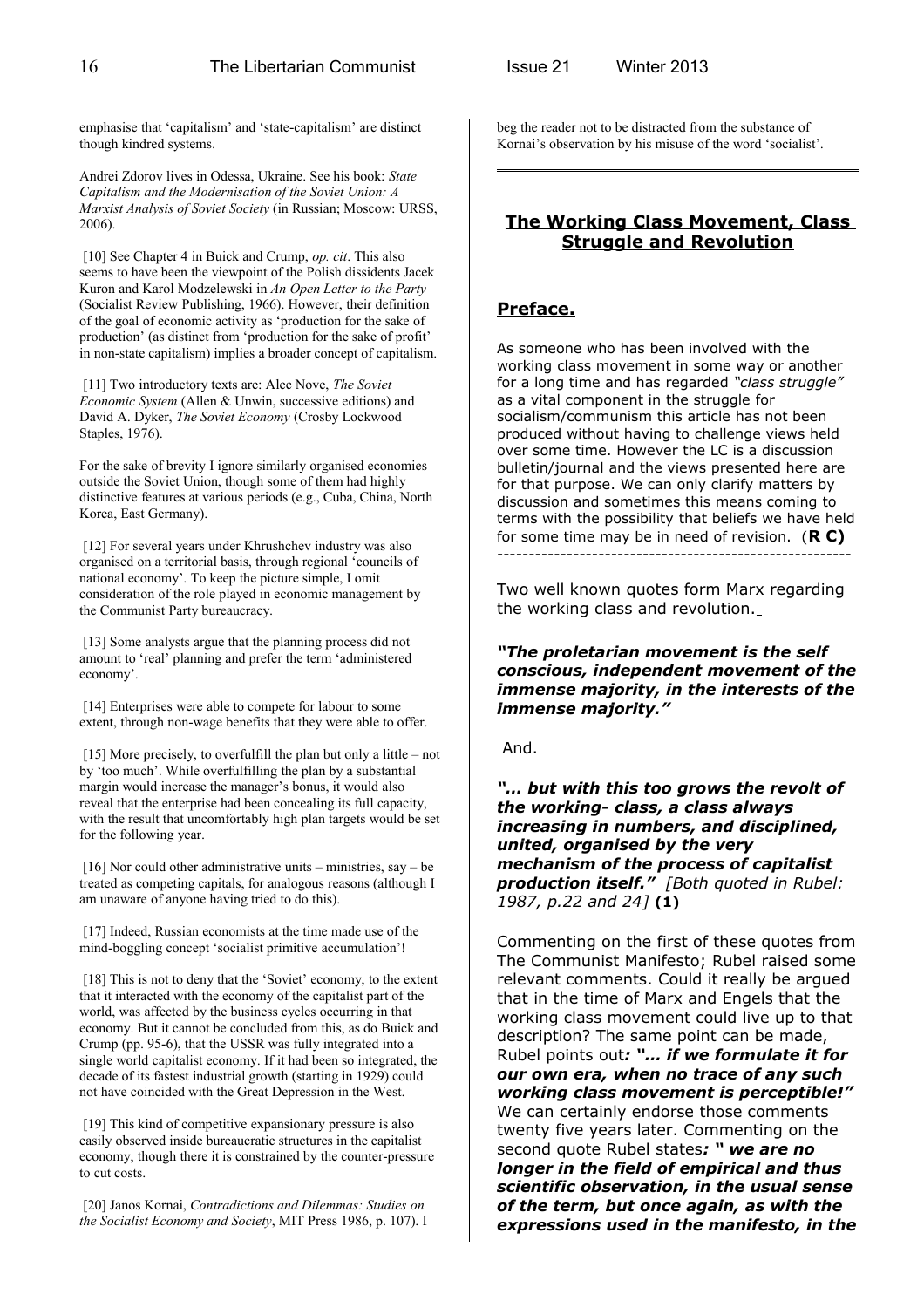#### *sphere of normative judgements and thus of ethics." [ibid; pp.23-4]* **(2)**

Critiquing the development of the working class movement a Krisis pamphlet stated the following:

**"The movement's focus was on workers' "rights" and the amelioration of living conditions within the reference system of the labour society whose social constraints were largely internalised. Instead of radically criticising the transformation of human energy into money as an irrational end-in-itself, the workers' movement took the "standpoint of labour" and understood capital valorisation as a neutral given fact".** [Krisis: Manifesto against Labour]

In Marx's time it might have seemed that a working class movement similar to that described in the quotes attributed to him was a possible and perhaps likely development. Workers were being massed in factories, trade unions were progressing even if only in fits and starts and movements such as Chartism had shown that the working class were a force to be reckoned with. Though it is with the benefit of hindsight the above quote from Krisis seems a more correct analysis of how the working class movement developed and what its main emphasis was on. The only period when it did look likely that the working class were likely to organise for the purpose of turning the world upside down was around the time of the First World War. What type of society might have developed had a revolution occurred in countries besides Russia we will never know**.** Those developments are now close to a hundred years ago and since then the working class movement and the working class in general have shown very little inclination for revolution even in dire economic circumstances but despite this we still retain the notion that this is the sector we must concentrate on to build a revolutionary movement. To this it must be added that the working class of the  $21<sup>st</sup>$  century is vastly different from that of Marx's time or indeed from much of that of the  $20<sup>th</sup>$  century. Workers are, in most cases, no longer massed together in large factories, the manual working class which most people think about when using the term are in a minority with large portions in sectors such as the service sector which is difficult enough to

unionise that alone build a revolutionary movement from.

#### **The Concept of Class Struggle**

What do we mean by class struggle? Whilst class struggle can refer to other areas of life such as housing, social benefits and so on, for most it refers to workplace struggle, exploitation in the Marxian sense, the conflict over maximising and minimising surplus value extraction. Also other aspects of workers lives such as shelter, food, clothing, health, education is related to their employment situation and wage or salary levels: for most families this in the modern context is likely to include two wage or salary earners. Therefore in most cases the class struggle is viewed as taking place at the point of production/service. Most of the conflict at the point of production takes place over wages/salaries, jobs, health and safety some of these issues may indirectly be about the level of the extraction of surplus value but in general the working class at the point of production/service, unless they are aware of Marxian theory do not see themselves as contesting the level of surplus value extraction.

That there is conflict between those who sell labour power (their ability to work) and those who purchase it is probably undeniable. Companies have to remain profitable to survive, workers wish to retain their jobs, earn enough money to lead a comfortable life and hopefully work in as safe and healthy environment as possible. What may be questionable is if this is a struggle between people, workers and capitalists or a conflict due to an inhumane system which has outlived its progressive period. The real problem for the useful majority is capital itself, capitalists are merely those who personify capital, whether they are nice or nasty is not the point: It could be argued that capitalists are just as much prisoners of the capital system as are workers, although it is of course true that in a overwhelming majority of cases they are prisoners who live in much spacious and comfortable cells, the point is under the system we live capital has to accumulate. Organising the system without capitalists would do little or nothing to improve the situation. There are two other aspects of the class struggle within the system of capital; **1)** In general only a small section of the working class is in conflict with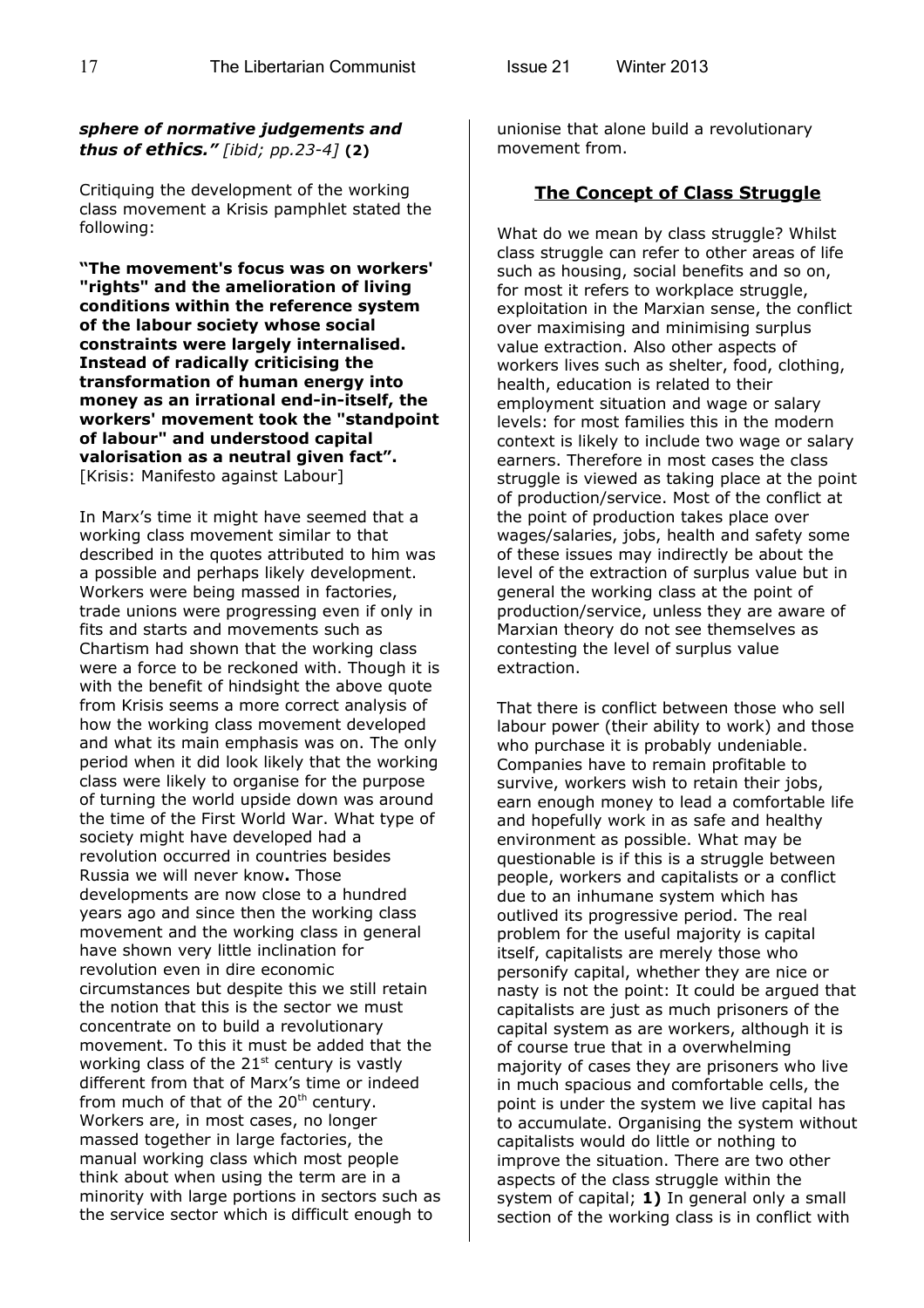capital at any one time *(here is should be noted that there are some conflicts that have nothing to do with the system of capital but these are rare and limited).* **2)** The working class is not one coherent segment, always united there are numerous divisions within it and on occasions one segment is in conflict with another.

#### **A limited class struggle.**

Labour and capital are two sides of the same coin, capital is merely accumulated dead labour and as indicated previously the programme of all working class parties was the liberation of rather than from labour and the class struggle is limited to fighting opposing interests within the limits of a system of commodity production *[Manifesto against labour, p .6]* The labour/working class movement is obviously a product of the system of capital and is entrapped within the boundaries of that system. There is not even a hint of revolt against the system the duty is to try and make gains within it, higher wages, more jobs, even jobs that involve the manufacturing and delivery of military weapons, more jobs even if they are helping to destroy the planet that supports life itself. Look for example at the recent TUC marches in Britain, they are not interested in any critique of the system, the left sign up and support marches for jobs. The real problem we face is not mass unemployment but the employment system itself. Could there be a class struggle that could lead to a different form of society stemming from a class which is so entrapped in the capital system. Even the more radical elements of the working class such as anarchism seem mostly concerned with maintaining some element of the present system, indeed this very journal must plead guilty as well with its article in issue 15 on workers self management, we must all learn from our mistakes. The point here is the concentration on forms of ownership and control rather than the purpose of production because if we remain tied to a system of commodity then no matter what form of ownership and control we have we are tied to the capital system without capitalists, still having failed to break free of the prison walls.

In issue 16 of this journal Mike Young commented on the article on Workers' Self Management in the previous issue and this does sum up the limitations of seemingly positive movements.

*"I would love to be more positive about Workers Self Management, but I am far from convinced that as it stands this social movement is in any way equal to the force of (or even truly concerned with) property ownership and the means of production. The question is, in a situation of profound economic disintegration, would Workers Self Management be the seed bed of socialised production, or does Workers Self Management carry within itself (and would reproduce) the capitalist character of the forces of production?" " … whatever enjoyment Workers Self Management gives me as a manifestation of workers' solidarity isn't enough to make me believe that in its essential character it is anything beyond a movement for palliative reforms which cannot seriously damage (and can easily be retained within) the commodity system".*

Where we were correct was to have no truck whatsoever with so-call *"market socialism"* (See issue 17) There seems to be a problem with elements of the anarchist movement in that they are so concerned with being involved in the *"class struggle"* that they have lost sight of the society they are aiming for. Indeed some of them seem to share the position of the left which seeks to perpetuate and glorify the *"class struggle"* instead of engaging in it for the purpose of organising to end it. One problem for much of the anarchist movement in offering a critique of commodity production is that this would involve them in accepting a Marxian position and they are so busy with tying that to Leninism that they cannot see the wood for the trees. A few years ago the Anarchist Federation produced a anti work pamphlet which looked promising but in the last few years they have been too busy burying themselves in the *"class struggle"* to have time to further this line of critique. This does not distract from our view that there should be much common ground between anarchism and Marxism **\***but at the moment a realisation of this seems some way off.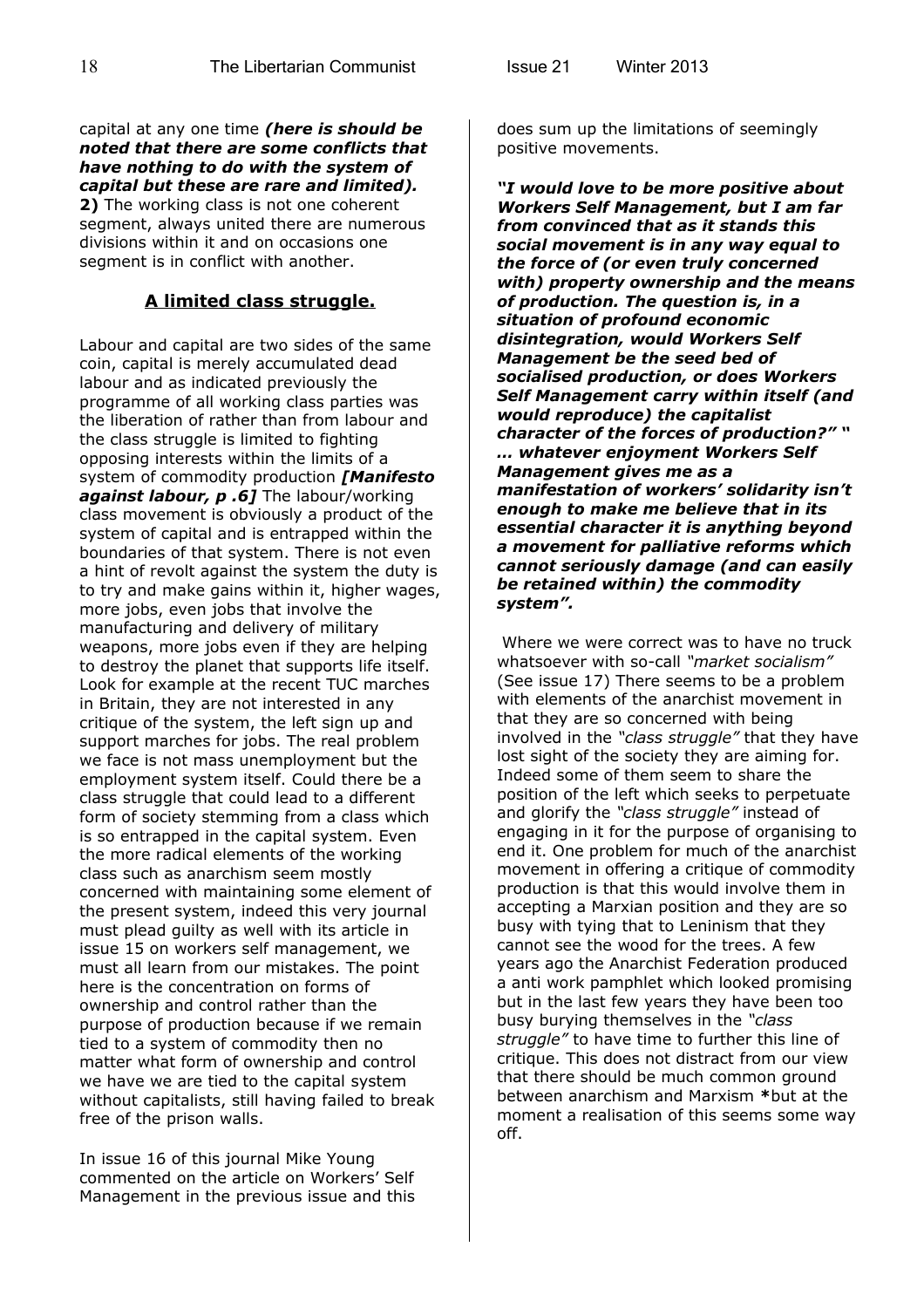#### **Does this mean we should not support workers in their limited struggles?**

We have already indicated that there are many reasons for conflict between workers and their employers mostly due to the capital system. The point here is that workers do not need us to tell them that they need to organise to resist the encroachments of capital, Marx himself made this point.

#### *By cowardly giving way in their everyday conflict with capital, they would certainly disqualify themselves from initiating any larger movement" [Marx 1997, p.61] (3)*

As long as the capital system exists workers must and will struggle in order to win limited gains or trying to avoid things getting worse, how successful such struggles will be is a different point, as is how they need to organise to make a fist of such struggles. The point is many of us see such struggles as a training ground for revolution and tend to become obsessed with them, in truth they are no such thing and have nothing to do with revolution so let's stop kidding ourselves. The major point here is when engaging in such conflicts we have to have a clear perspective of what it is we are doing, namely that we are limiting ourselves to struggles within the system and the question is how much time do groups who profess to have revolutionary aims want to spend in this sort of activity. So whilst we take the side of workers in conflicts in the here and now both what we can do and what we should do is limited. Going back to the above quote from Marx he of course went on to point out that in these limited struggles they are dealing with effects rather than causes [ibid] **(4).** The question being posed here is are the working class capable of turning a defensive struggle against the encroachment of capital into an offensive one to end it or do we need to turn our attention to areas beyond the economic struggle at the point of production.

#### **Who or what is going to be an agent of emancipation if not the working class?**

So if the working class in the traditional meaning of that term is not to be the agent of emancipation who or what is going to take that role? Of course if we define the working class as people who have to sell their labour power for a wage/salary in order to live, rather than in a narrower context we are talking about the overwhelming majority of people and therefore if we are speaking in terms of a majority revolution it has to come from this sector but perhaps via a different mechanism. In around the last two decades the major conflicts that have taken place have probably been via social movements such as anti capitalist, ecology, occupy, anti war and so on. The major question is how does the anti state, non market communist sector link up with these social movements? These social movements are potentially revolutionary as their aims are in conflict with the rule of capital. We know for example that the system of capital is standing in the way of anything meaningful being done to deal with the most important issue facing us at the moment, the ecological crisis. Capitalism seems to be production for the sake of production, although the overriding goal is profit. The only way out of its present economic difficulties is seen as economic growth, its very nature is in complete contradiction to solving the ecology crisis and time is not just short, in the here and now we are seeing weather patterns linked to global warming. The ecology movement has different currents within it with its mainstream failing to link the crisis to the capital system and suggesting that solutions can be found within the confines of that system. That strain of thought was described in the following way in an editorial in *Principia Dialectica in 2006:*

*"… the new breed of capitalist-friendly environmentalists desperately try to avoid the one simple, plain truth staring them in the face: an economy based on the measurement of value as a form of wealth has reached the end of its life, and in its old age has a suicidal urge to take everyone down with it – including the very pundits busy at its bedside operating the life support system". [A World on Fire: editorial, Principia Dialectica, issue No2, Autumn/Winter, 2006]*

It is unlikely that the agent of emancipation is going to come from one particular movement, neither is it the case that certain aspects of the labour/capital conflict can have no role to play whatsoever. However at the moment the emphasis of most groups, even within the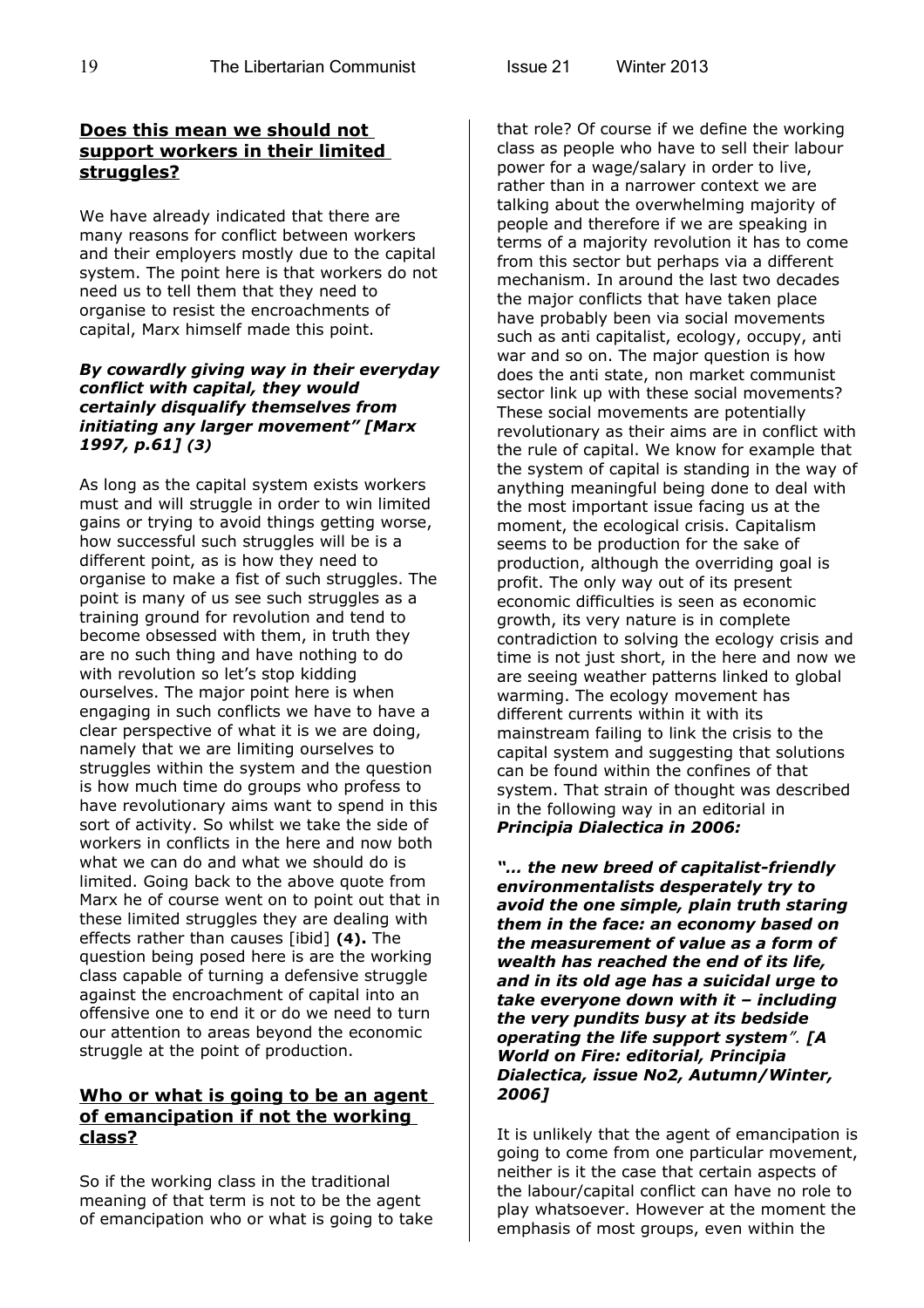ASNM sector is confined to fighting the austerity measures and more important the solutions being offered do not amount to a critique of the capital system at all. We do hear the word capitalism bounded about but most of the analysis is limited to a surface analysis concentrating on individual corporations or individual capitalists rather than examining the system itself. As a system capital is coming up against certain limits and they are by no means just economic ones. As anti state, non market communists we need to try to connect more with social movements in a way that makes clear that it is a system based on commodity production which is the cause of our problems, that no answers can be found to issues such as the ecological crisis within that system, that there is no point advocating that this or that aspect of life should be spared the process of commodification in a society where everything is a commodity. These are movements who are, in reality, trying to deal with issues in a piecemeal way but whose solutions merit a careful critique of the system of capital itself. Maybe this is clutching at straws; maybe it is the way forward: What do think?

1) Maximilien Rubel: Non – Market Socialism in the Nineteenth Century pp. 10-33 in Rubel M and Crump J Ed Non – Market Socialism in the Nineteenth and Twentieth Centuries

2) Ibid

\*See Maximilien Rubel: Marx, theoretician of anarchism, 1973 marxists.org

3) Karl Marx; Value, Price and Profit; p.61. 1993 International Publishers, New York

4) Ibid

#### **Obituary: Terry Liddle (1948—2012)**

Our comrade Terry Liddle died in mid-November 2012 after a long period of ill health. Sadly, he was alone at the time in his London home, so we do not know exactly when or how he died.

Terry's political career spans half a century. He was probably involved in more organizations than anyone else in world history. In his mid-teens he was in the Young Communist League and then the Trotskyite Socialist Labour League, but by his late teens (mid-1960s) he had rejected Bolshevism and become a libertarian socialist. That is, he

belonged to what we now call the ASNM sector. This remained his basic affiliation until the end, although his views on specific issues changed.

I knew Terry in the middle to late 1970s, when I was in a group called Social Revolution (SR), whose members were mainly people who had left or been expelled from the Socialist Party of Great Britain (SPGB). SR was approached by a council communist group called the Workers' League, consisting of two members – an elderly man named Joe Thomas, $<sup>1</sup>$  at that time shop</sup> steward at *The Guardian*, and Terry. The two organizations decided to merge – that is, Joe and Terry joined SR. Terry also tried to link SR up with some of his friends in the Independent Labour Party (ILP), although that did not lead to anything.

A few years later, SR expelled Terry for joining the Labour Party. Those of us who voted to expel Terry (which included myself) regretted parting company with him, but felt that joining one of the parties that alternately run British capitalism was too much to stomach. Terry's rationale was the need "to be where the class is." Terry never finally made up his mind on this issue, joining and leaving the Labour Party repeatedly over the years. In 1991 or 1992 he even wrote a pamphlet entitled *Why Socialists Should Stay in the Labour Party*, where he says that he has been a "sectarian" for the last decade. That means he must have left the Labour Party again not long after joining it and being expelled from SR.

Terry's interests were astonishingly varied. They included  $-$  to name a few  $-$  antifascism, the history of radical thought in Britain and the Jewish Socialist Bund, free thought and atheism, environmentalism and animals' rights. He wrote political and historical works, and poetry too.

One of his interests that especially intrigued me (it is not mentioned in any of the other obituaries I have found) was the Hells' Angels. He saw no reason why enthusiasm for roaring around on motorcycles should have to be associated with nationalist and fascist politics, and he was closely involved in creating a counter-movement of leftist Hells' Angels.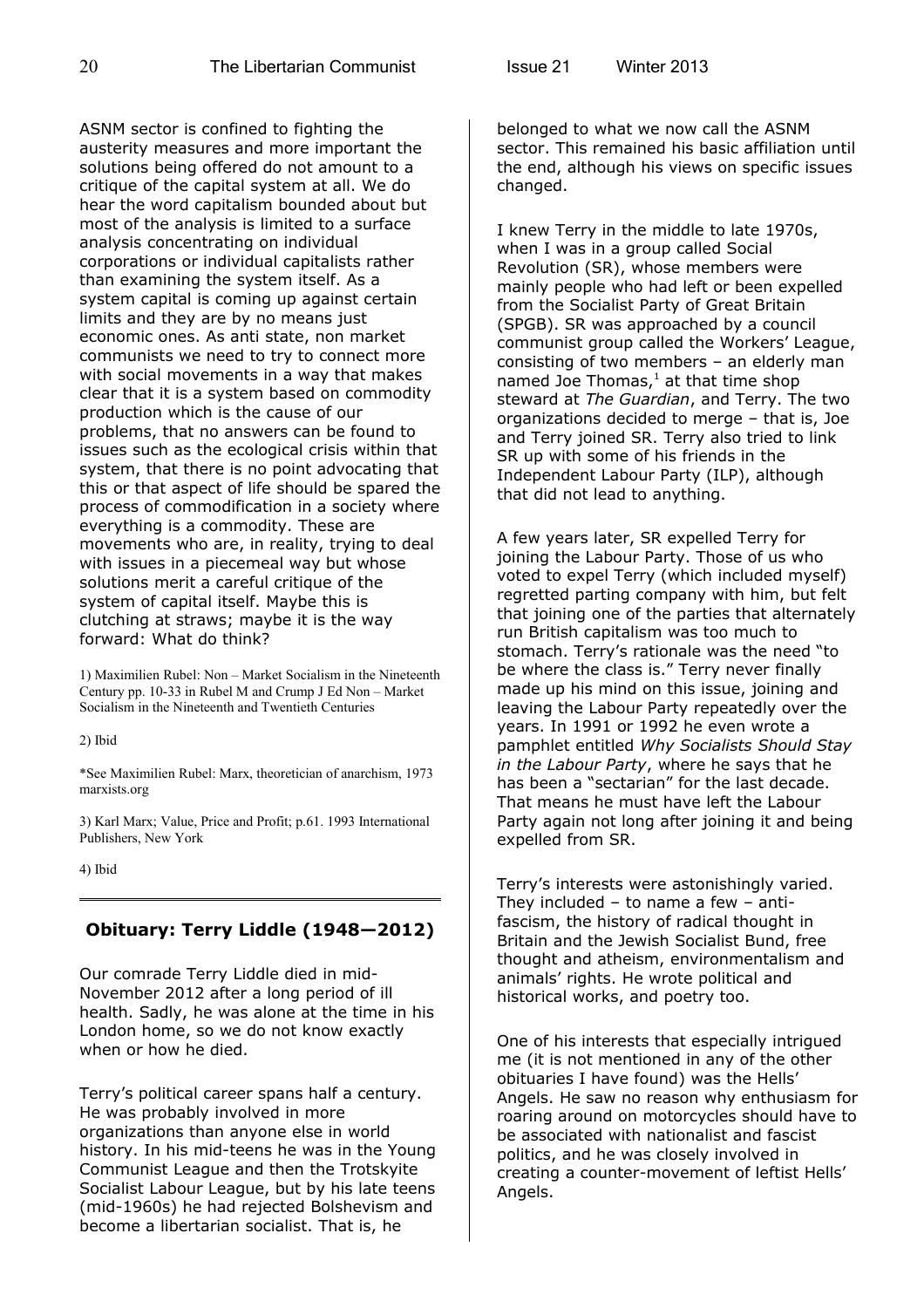Two or three years ago I re-established contact with Terry by e-mail. His main commitment in the last few years of his life was the movement for free thought. In 2003 he set up the Freethought History Research Group (FHRG). In May 2011 the FHRG held a joint conference in London with the French National Freethought Federation on the theme "Towards a New Freethought International".

Terry wrote lengthy memoirs. It is not clear to me how or whether they are going to be published. I hope they are. Not long before dying he also wrote a "death song"<sup>2</sup> in which he asks us to

> Raise a glass of the blood red wine Or a mug of the barley brew, Bid farewell to your comrade, One of the foolish few Who thought we could rearrange the world, Dreamed we could make all things

new.

#### **Notes**

1. For a biography of Joe Thomas, see [http://www.revolutionaryhistory.co.uk/obitua](http://www.revolutionaryhistory.co.uk/obituaries/obituaries/joe.htm) [ries/obituaries/joe.htm.](http://www.revolutionaryhistory.co.uk/obituaries/obituaries/joe.htm) From this source I learn that Joe had been expelled, together with another comrade, from the original Workers' League. No doubt he considered his own little group the "real" Workers' League.

 2. For the full text, and also the condolences sent by the French comrades, see: http://freethoughthistory.wordpress.com/

#### Stephen Shenfield (Stefan)

#### **Pamphlet Review: No Revolution Anywhere By Robert Kurz. Published by Chronos Publications.**

Chronos Publications are intending to bring out a series of pamphlets and books in the next few years under the title of -*The Life and Death of Capitalism.* The first of these titled and authored as above came out in October 2012.

The Pamphlet *No Revolution Anywhere (NRA)* is split into three sections and the first

of these is *By Way of Presentation* which is in the form of an interview conducted with the late Robert Kurz by way of a series of questions. These questions raise some interesting points such as: The Nature of the present Crisis and how it differs from preceding ones: Is Capitalism near to reaching its historical limits? If there is no revolutionary class (Kurz and like minded theorists reject the notion that the working class can be the bearer of revolution) how is the revolution to be made? Regarding the present economic crisis Kurz argued that this has arisen due to the technological revolution (the third industrial revolution) which took on global proportions and*:" the bursting of the bubbles forced the lack of real accumulation to appear openly." [Page: 11].* 

Dealing with another question he criticised most contemporary Marxists as merely adopting the classical and petit bourgeois view of a critique of finance capital. He suggests that their view is limited as it views the origin of the crisis in speculative greed rather than in the, *"insufficient production of surplus value." [Page: 15].*

The points about capitalism nearing its historical limits and the lack of any revolutionary class may be viewed as controversial. Dealing with the question of capitalism nearing its end he suggests that even if the system does come up against absolute historical limits then given the lack of critical consciousness any emancipation would fail leaving the possibility of barbarism [*Page:12]*.

Another question raised is the rejection of work and this is based on the nature of work within capitalism. *"In Marx",* Kurz pointed out, *"abstract labour (or the abstract labour of human energy) is the substance of capital." [Page: 27]* Later in the same question Kurz suggested: *"That which in a post capitalist society must be planned, is not the quantity of human physical energy, but rather the use of natural, technical and intellectual resources…" [pages:28-9]*

The second article is the one that the pamphlet takes its title from; *No Revolution Anywhere* **(NRA)**. This was an open letter to those interested in the Exit group and dates from the end of 2011 and the beginning of 2012. Exit was formed after a spit in the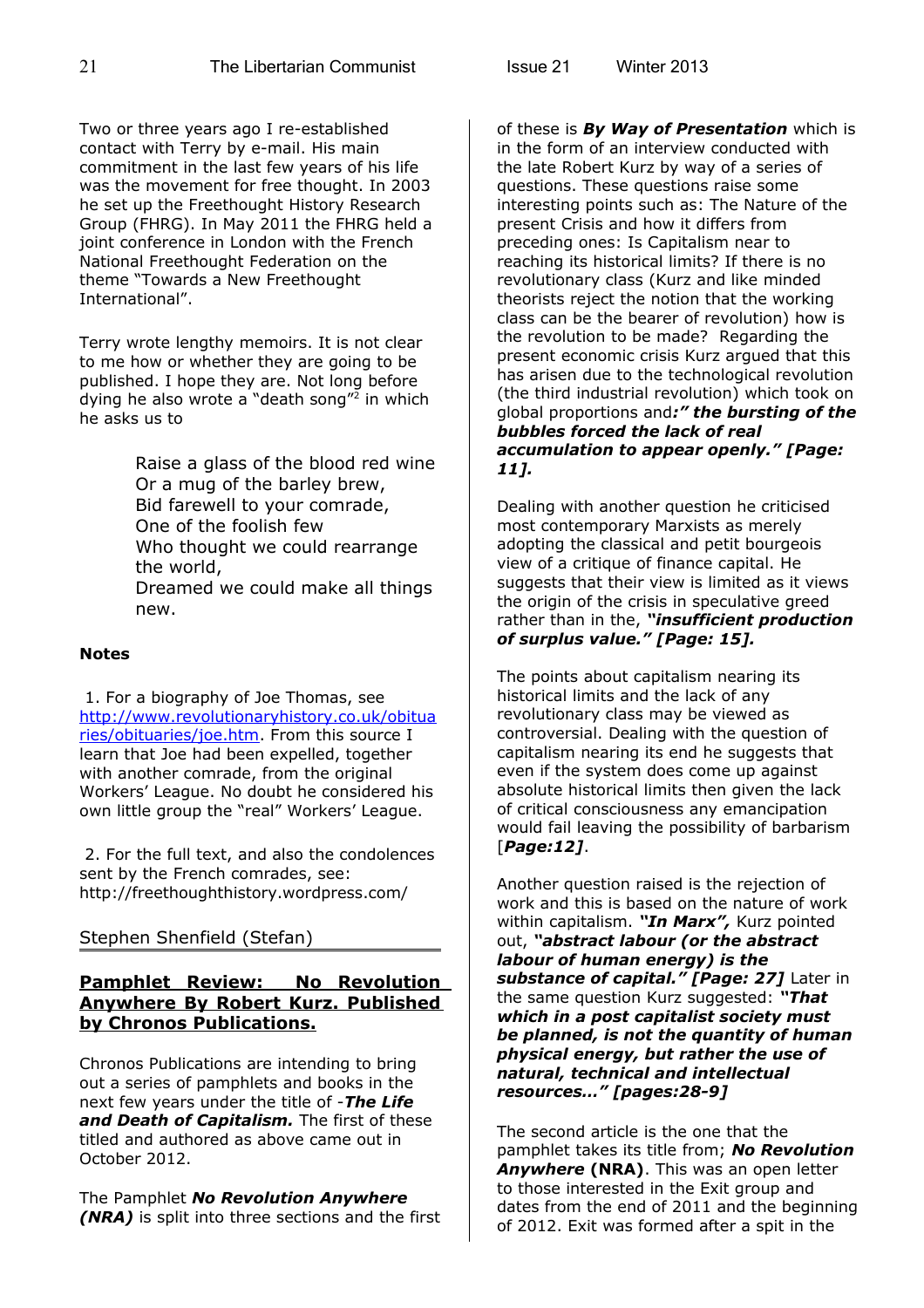Krisis group in 2004. NRA argues against the notion that 2011 was a year of revolutions starting with the uprising in much of the Arab world and spreading to Europe where the effects of the economic crisis had taken hold. Amongst development arising from this was the seeming rebirth of a radical student movement in various countries and the Occupy movement which featured strongly in the USA with the formation of Occupy Wall Street. Kurz noted that according to Marx: *"real revolutionary upheaval only proceeds to the extent that its beginnings and intermediate stages are criticised and ruthlessly so in order to overcome them and to push on beyond their half measures, wrong conclusions and errors". [Page: 32]*

Concerning the events of 2011 Kurz concludes that if what we mean by revolution is a fundamental socio-economic change then nowhere can we speak of revolution *[page:34].* Even traces of reforms are hard to find, there was no distribution of wealth in the Arab world and no social demands made in Europe or the USA that merits the name. At the same time negative aspects have arisen such as the success of Islamic forces in elections in various Arab countries, the rise of national Fascism in southern and Eastern Europe, the cruel treatment of asylum seekers and migrants in Greece and anti Semitic tones in the Occupy movement *[pages:34-5]* Kurz overall point is that what we witnessed in this period, and it is still going on, is activism for the sake of activism without an idea of which direction we are heading in and without any real radical critique of the rule of capital which goes mostly unchallenged. As he argued; without revolutionary theory, there can be no revolutionary movement *[page: 37].* Much of *NRA* makes for challenging reading but we need to come to terms with this sort of critique if we are to move forward.

The final article- *Beneath Contempt-* whilst written in 1999 was a foretaste of the type of critique Kurz was to develop in the years to follow. Here Kurz looked at capitalism and its relationship to war and the leftist critique which was and remains trapped in what he termed as the – *"capitalist ontology" [Page:40].* Capitalism is a system where war is an inherent feature; the end of the cold war did not bring about the end of war, the so-called *'war on terror'* followed.

 Dealing with the critique of capitalism, Kurz argued there are two historical and distinctive paradigms. From the  $16<sup>th</sup>$  to the early  $19<sup>th</sup>$ century the concept of an emerging capitalism did not exist so neither could the idea of emancipation from a system based on commodity production. A critique of capitalism dated from the middle of the 19<sup>th</sup> century but the left and social movements that developed the critique of it offered only a constrained critique of capitalism. This included, Kurz suggested, – *"The positive ontology of labour and the so-called class struggle, a term which describes it as nothing more than one level of competition within capitalist categories (capital and labour as two positions within value realisation) are part of this." [Page: 41]*

Kurz ends by arguing that – *"The iron cage of capitalist ontologies has to be breached."* He sees the aim as – *" a self administered or council communist society beyond masculinity and femininity, beyond commodity and money, beyond market and state, beyond politics and economy."* To achieve this, he argued, *"… Critique has to reach the level of development of the capitalist crisis and therefore, in a transnational form, to consciously turn against sovereignty and 'national development'." [Page: 48.*

For many of us who may hold on to *some* of what might be termed as *'traditional Marxism*" , such as capitalism being ended by the class struggle, what Kurz and groups such as Krisis/Exit and some others have to say cannot be simply dismissed out of hand but needs to be discussed. Something has to be done because at present too many are trapped on the land mines of activism without a thought about where it is heading. We will be following future material put out by Chronos Publications.

Next out in the series – The Life and Death of Capitalism – **The Substance of Capital by Robert Kurz**

**==========================**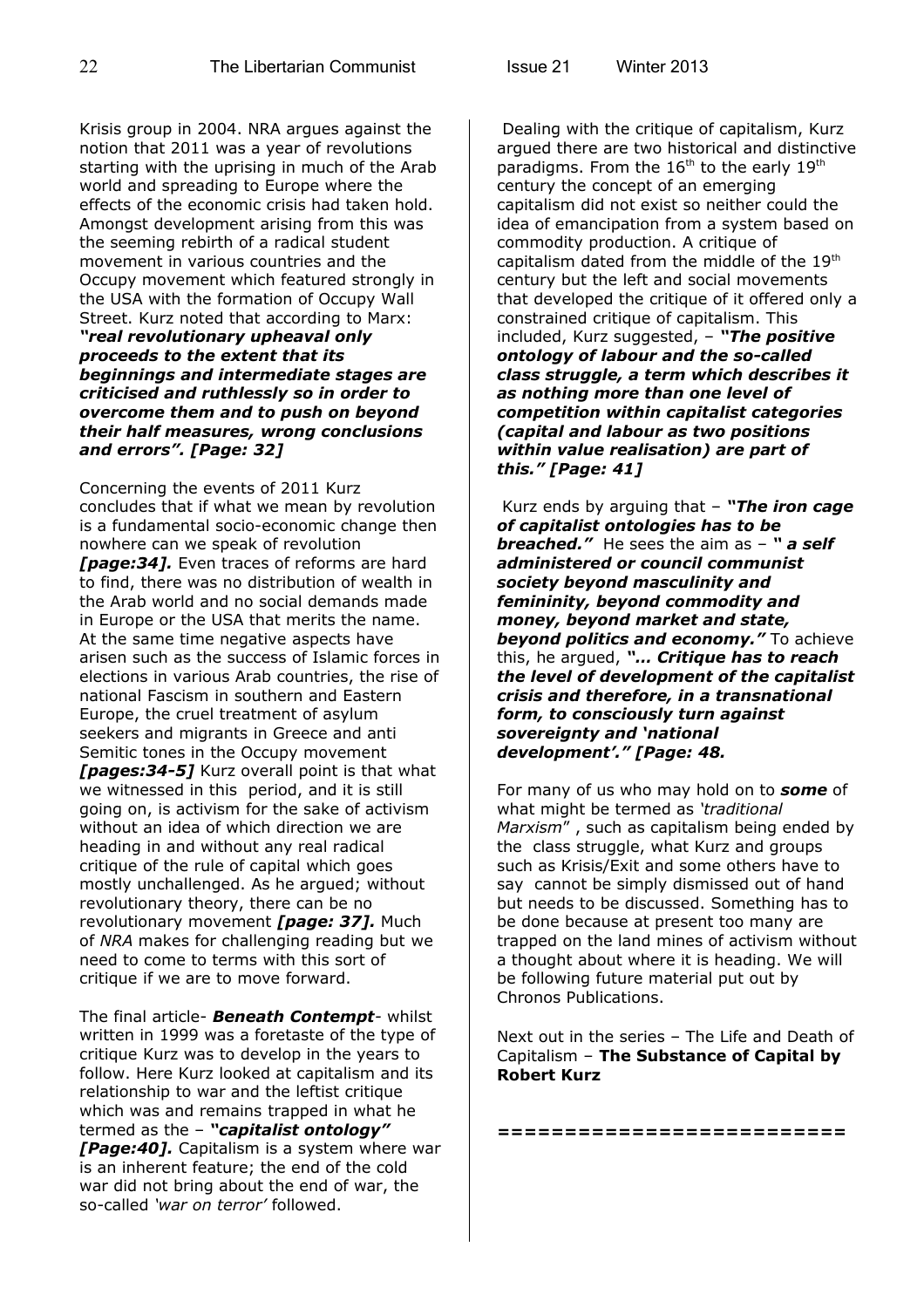#### worldsocialistmovement/SPGB:

worldsocialism.org/spgb: Postal address: 52 Clapham High Street London SW4 7UN. Email [spgb@worldsocialim.org](mailto:spgb@worldsocialim.org)

#### Promotional Material for the World Socialist Movement

Tee-shirts Blue with a polar bear and "If You Were a Polar Bear, You'd be a Socialist, Yellow, with blue and green globe and "The World is a Common Treasury for All". Sizes S, M, L, XL, XXL State size when ordering. £7.00 Plus postage and packaging. (P&P).

Mugs: Standard size, red and white. On the front, "Only Sheep Need Leaders" and on the reverse side, "Famine? War? Pollution? Capitalism is the Problem, World Socialism is the Solution" £5 Plus P&P.

Pens: blue and white with blue ink; "Only Sheep Need Leaders" and a sheep. Red and white with blue ink with "Workers of the World" Unite" Black with black ink, "Only Sheep Need Leaders" and a sheep. 50p each Plus P&P.

Baseball Caps: Navy blue with embroidered "World Socialist Movement". £7 each plus P&P.

**Balloons:** different colours with "World Socialist" Movement. 15p each plus P&P.

All items carry the WSM website address. Cheques and Postal Orders made payable to SPGB SW Regional Branch. Also available, a SPGB enamelled badge, "The World for the Workers. £10.

For further details on all items contact Veronica at [veronica.clanchy@hotmail.co.uk](mailto:veronica.clanchy@hotmail.co.uk) or phone 01202 569826

#### Issue 22 of the World Socialist Review: Publication of World Socialist Party US.

"Socialists take a look at Obama" Is Obama a socialist? He does not regard himself as one. Neither do we. This issue of World Socialist Review examines Obama's outlook and life story, his packaging as a politician, and his policy in such areas as healthcare, the economy and the environment. It also places Obama in the context of world *capitalism and the American political system."*

Also available "Role Modelling Socialist Behaviour: The Life and Letters of Isaac Rab. There is a review of this book in the World Socialist Review 22 and further details can be obtained by contacting the address below.

World Socialist Party US (WSPUS) website wspus.org Postal address: World Socialist Party, Box 440247, Boston, MA 02144.

===================================

 **Visit [http://Stephenshenfield.net](http://stephenshenfield.net/)** contains all issues of The Libertarian Communist and a host of useful articles for the ASNM sector.

Take a look at Andy Cox's website which looks at how socialism might be developed: [http://socialistmatters.webs.com/.](http://socialistmatters.webs.com/)

#### **World In Common:**

**[www.worldincommon.org](http://www.worldincommon.org/) Email [worldincommon@yahoogroups.com](mailto:worldincommon@yahoogroups.com)**

### **-------------------------------------------**

www.Libcom.org -----------------------------------------

#### Red and Black Notes

You can obtain some RBN items from libcom.org as listed above. If you want to know more than read issue 6 Of The Libertarian Communist and the article by Neil Fettes pp.4-7 +++++++++++++++++++++++++

#### Red Anarchist Action Network (RAAN)

[www.redanarchist.org](http://www.redanarchist.org/) =========================

#### The Commune

For workers' self management and communism from below. Website: thecommune.co.uk Postal address: The Commune, Freedom book shop, 84b Whitechapel High Street, London  $F17OX$ 

#### Comrades may be interested in the following links:

For Libertarian Communists in Russia and Belarus: http://wiki.avtonom.org/index.php